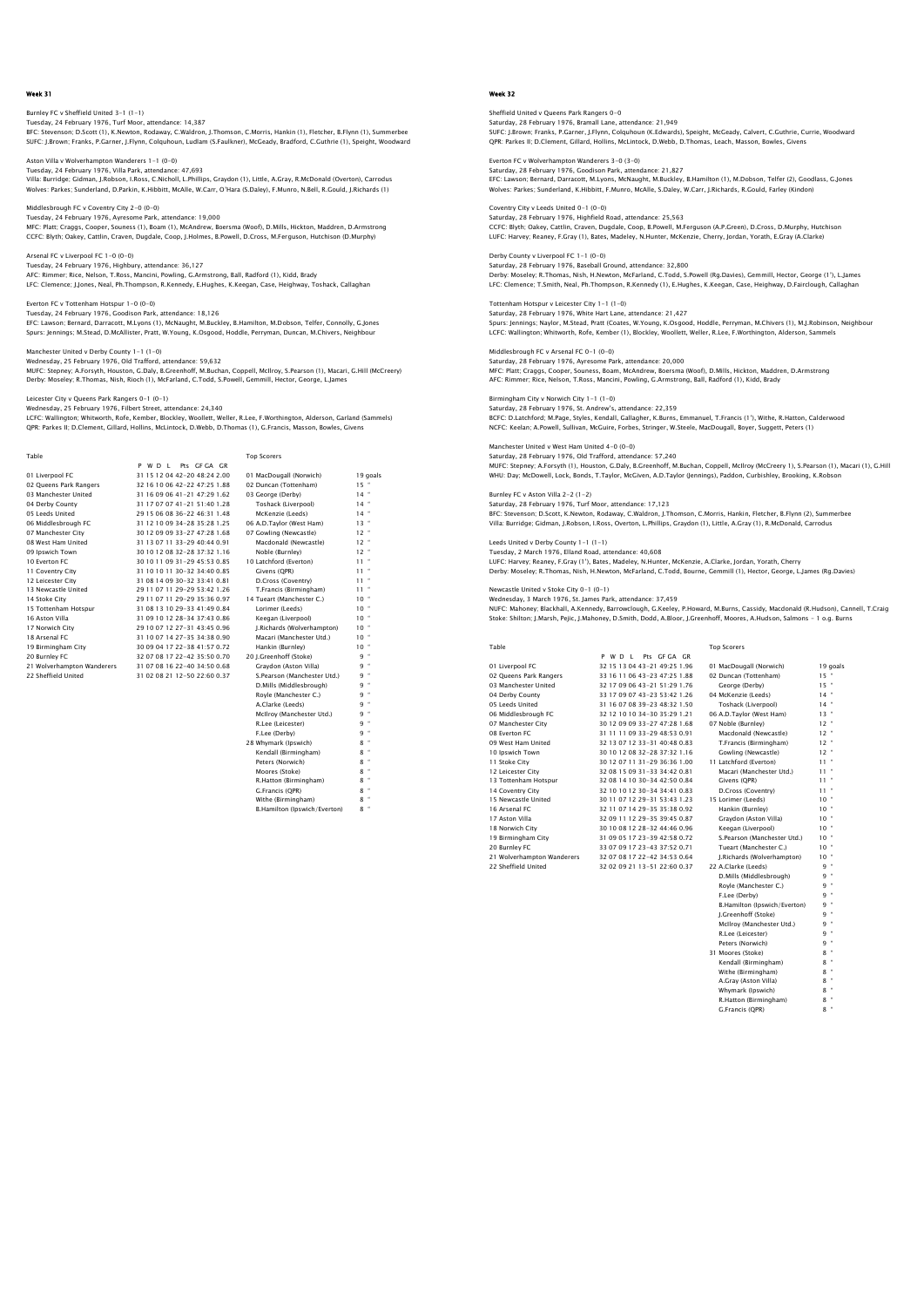West Ham United v Birmingham City 1–2 (0–1)<br>Saturday, 6 March 1976, Upton Park, attendance: 19,868<br>WHU: Day; K.Coleman, Lampard, Bonds, T.Taylor, Wooler, A.D.Taylor, Paddon, Curbishley, Orhan (G.Pike), K.Robson - 1 o.g. Ma BCFC: D.Latchford; R.Martin, Styles, Kendall, Gallagher, K.Burns, Emmanuel (1), T.Francis, Withe (1), M.Page, T.Hibbitt (Calderwood)

Aston Villa v Ipswich Town 0–0<br>Saturday, 6 March 1976, Villa Park, attendance: 32,477<br>Villa: Burridge; Gidman, J.Robson, I.Ross, C.Nicholl, L.Phillips, Graydon, Little (R.McDonald), A.Gray, D.Mortimer, Carrodus Town: Sivell (Austin); Burley, M.Mills, Sharkey, A.Hunter, Peddelty, C.Woods, R.Osborne, D.Johnson, Whymark, Lambert

Queens Park Rangers v Coventry City 4-1 (1-0) Saturday, 6 March 1976, Loftus Road, attendance: 19,731 QPR: Parkes II; D.Clement, Gillard, Hollins, McLintock, D.Webb, D.Thomas (1), G.Francis (1), Masson (1), Bowles, Givens (1) CCFC: Blyth; Oakey, Cattlin, Craven (L.Cartwright), Dugdale, Coop, D.Murphy, B.Powell (1), M.Ferguson, A.P.Green, Hutchison

Liverpool FC v Middlesbrough FC 0-2 (0-2) Saturday, 6 March 1976, Anfield Road, attendance: 41,391 LFC: Clemence; T.Smith, Neal, Ph.Thompson, R.Kennedy, E.Hughes, K.Keegan, Case, Heighway, D.Fairclough, Callaghan MFC: Platt; Craggs, Cooper (1), Souness, Boam, McAndrew, Boersma, D.Mills, Hickton (1), Maddren, D.Armstrong

Leicester City v Everton FC 1-0 (1-0) Saturday, 6 March 1976, Filbert Street, attendance: 18,490 LCFC: Wallington; Whitworth, Rofe, Kember, Blockley, Woollett, Weller, Sammels, R.Lee, Alderson (L.Glover), F.Worthington (1) EFC: Lawson; Bernard, D.R.Jones, M.Lyons, McNaught, M.Buckley, B.Hamilton, M.Dobson, Telfer, G.Jones, Connolly

# Stoke City v Burnley FC 4-1 (3-1)

Saturday, 6 March 1976, Victoria Ground, attendance: 16,065 Stoke: Shilton; J.Marsh, Pejic, J.Mahoney (1), D.Smith (2), Dodd, A.Bloor, J.Greenhoff (1), Moores, A.Hudson, Salmons BFC: Peyton; D.Scott, K.Newton, Rodaway (A.Morley), C.Waldron, J.Thomson, C.Morris, Hankin (1), Fletcher, B.Flynn, Summerbee

Norwich City v Tottenham Hotspur 3-1 (0-0) Saturday, 6 March 1976, Carrow Road, attendance: 21,220<br>NCFC: Keelan; D.Jones, Sullivan, MCGuire, Forbes, A.Powell, W.Steele, MacDougall (1'), Boyer (1), Suggett (1), Peters<br>Spurs: Jennings; Naylor (C.Jones), D.McAllister,

#### Manchester City v Sheffield United 4-0 (0-0) Saturday, 6 March 1976, Maine Road, attendance: 33,510

MCFC: Corrigan; G.Keegan, Donachie, Doyle, D.Watson, Oakes, P.Barnes, Booth, Royle (1), Hartford (2), Tueart (1) SUFC: J.Brown; Franks, P.Garner, J.Flynn, S.Faulkner, Calvert, McGeady, Bradford, C.Guthrie, Currie, Woodward

### Leeds United v West Ham United 1-1 (0-0)

Tuesday, 9 March 1976, Elland Road, attendance: 28,453

LUFC: Harvey; Reaney (E.Gray), F.Gray, Bates, Madeley, N.Hunter, McKenzie, A.Clarke, Jordan (1), Yorath, Cherry<br>WHU: Day: K.Coleman, Lampard, Bonds, T.Taylor, A.D.Taylor, Ayris (G.Pike), Paddon, Jennings (1), Curbishley, K

| Table                      |                              | <b>Top Scorers</b>              |                 |
|----------------------------|------------------------------|---------------------------------|-----------------|
|                            | PWDI<br>Pts GEGA GR          |                                 |                 |
| 01 Queens Park Rangers     | 34 17 11 06 45-23 51:26 1.96 | 01 MacDougall (Norwich)         | 20 goals        |
| 02 Liverpool FC            | 33 15 13 05 43-23 49:27 1.81 | 02 Duncan (Tottenham)           | $15 -$          |
| 03 Manchester United       | 32 17 09 06 43-21 51:29 1.76 | George (Derby)                  | $15 -$          |
| 04 Derby County            | 33 17 09 07 43-23 53:42 1.26 | 04 Toshack (Liverpool)          | $14$ $*$        |
| 05 Leeds United            | 32 16 08 08 40-24 49:33 1.49 | McKenzie (Leeds)                | $14 -$          |
| 06 Middlesbrough FC        | 33 13 10 10 36-30 37:29 1.28 | 06 A.D.Taylor (West Ham)        | $13 -$          |
| 07 Manchester City         | 31 13 09 09 35-27 51:28 1.82 | 07 Gowling (Newcastle)          | $12 -$          |
| 08 West Ham United         | 34 13 08 13 34-34 42:51 0.82 | Macdonald (Newcastle)           | $12 -$          |
| 09 Ipswich Town            | 31 10 13 08 33-29 37:32 1.16 | Givens (OPR)                    | $12 -$          |
| 10 Stoke City              | 31 13 07 11 33-29 40:37 1.08 | T.Francis (Birmingham)          | $12 -$          |
| 11 Everton EC              | 32 11 11 10 33-31 48:54 0.89 | Noble (Burnley)                 | $12 -$          |
| 12 Leicester City          | 33 09 15 09 33-33 35:42 0.83 | 12 Latchford (Everton)          | $11 -$          |
| 13 Norwich City            | 31 11 08 12 30-32 47:47 1.00 | Macari (Manchester Utd.)        | $11 -$          |
| 14 Aston Villa             | 33 09 12 12 30-36 39:45 0.87 | D.Cross (Coventry)              | $11 -$          |
| 15 Tottenham Hotspur       | 33 08 14 11 30-36 43:53 0.81 | Tueart (Manchester C.)          | $11 -$          |
| 16 Coventry City           | 33 10 10 13 30-36 35:45 0.78 | Hankin (Burnley)                | $11 -$          |
| 17 Newcastle United        | 30 11 07 12 29-31 53:43 1.23 | 17 Gravdon (Aston Villa)        | 10 <sup>4</sup> |
| 18 Arsenal FC              | 32 11 07 14 29-35 35:38 0.92 | S.Pearson (Manchester Utd.)     | $10^{-4}$       |
| 19 Birmingham City         | 32 10 05 17 25-39 44:59 0.75 | Lorimer (Leeds)                 | $10^{-4}$       |
| 20 Burnley FC              | 34 07 09 18 23-45 38:56 0.68 | J.Greenhoff (Stoke)             | $10 -$          |
| 21 Wolverhampton Wanderers | 32 07 08 17 22-42 34:53 0.64 | Rovle (Manchester C.)           | $10^{-4}$       |
| 22 Sheffield United        | 33 02 09 22 13-53 22:64 0.34 | Keegan (Liverpool)              | $10 -$          |
|                            |                              | J.Richards (Wolverhampton)      | $10^{-4}$       |
|                            |                              | 24 B.Hamilton (Ipswich/Everton) | $9 -$           |
|                            |                              | Peters (Norwich)                | $9 -$           |
|                            |                              | F.Lee (Derby)                   | $9 -$           |
|                            |                              | D.Mills (Middlesbrough)         | $9 -$           |
|                            |                              | McIlroy (Manchester Utd.)       | $9 -$           |
|                            |                              | A.Clarke (Leeds)                | $q -$           |
|                            |                              | Withe (Birmingham)              | $9 -$           |
|                            |                              | R.Lee (Leicester)               | $q -$           |
|                            |                              |                                 |                 |

| Tueart (Manchester C.)          | . . |   |
|---------------------------------|-----|---|
| Hankin (Burnley)                | 11  | ٠ |
| 17 Gravdon (Aston Villa)        | 10  | ٠ |
| S.Pearson (Manchester Utd.)     | 10  | ٠ |
| Lorimer (Leeds)                 | 10  | ٠ |
| J.Greenhoff (Stoke)             | 10  | ٠ |
| Royle (Manchester C.)           | 10  | ٠ |
| Keegan (Liverpool)              | 10  | ä |
| J.Richards (Wolverhampton)      | 10  | ٠ |
| 24 B.Hamilton (Ipswich/Everton) | q   | ä |
| Peters (Norwich)                | 9   | ٠ |
| F.Lee (Derby)                   | 9   | ٠ |
| D.Mills (Middlesbrough)         | 9   | ٠ |
| McIlroy (Manchester Utd.)       | 9   | ٠ |
| A.Clarke (Leeds)                | 9   | ٠ |
| Withe (Birmingham)              | q   | ä |
| R.Lee (Leicester)               | q   | ä |
| G.Francis (OPR)                 | q   | ä |
| 33 Hickton (Middlesbrough)      | 8   | ٠ |
| Bover (Norwich)                 | 8   | ٠ |
| R.Hatton (Birmingham)           | 8   | ٠ |
| Moores (Stoke)                  | 8   | ٠ |
| Hartford (Manchester C.)        | 8   | ٠ |
| Kendall (Birmingham)            | 8   | ٠ |
| A.Gray (Aston Villa)            | 8   | ä |
| Whymark (Ipswich)               | g   | ä |

## Week 34

Newcastle United v West Ham United 2–1 (1–1)<br>Saturday, 13 March 1976, St. James Park, attendance: 32,842<br>NUFC: Jones; Blackhall, A.Kennedy, Barrowclough, Bird, P.Howard, M.Burns, Cassidy, Macdonald (1), Gowling, T.Craig (1 WHU: Day; K.Coleman, Lampard (McDowell), Bonds, T.Taylor, A.D.Taylor, Ayris, Paddon, Jennings (1), Curbishley, K.Robson

Tottenham Hotspur v Aston Villa 5–2 (3–1)<br>Saturday, 13 March 1976, White Hart Lane, attendance: 23,169<br>Spurs: Jennings: Naylor, D.McAllister (1), Hoddle, W.Young, K.Osgood, Coates, Perryman (1), M.Chivers, Duncan (1), Brot (M.J.Robinson 1) – 1 o.g. C.Nicholl Villa: Burridge; Gidman, J.Robson, I.Ross, C.Nicholl, L.Phillips (I.Hamilton), Graydon (1), Little, A.Gray (1), D.Mortimer, Carrodus

Sheffield United v Wolverhampton Wanderers 1-4 (1-3) Saturday, 13 March 1976, Bramall Lane, attendance: 17,661<br>SUFC: J.Brown; Franks, P.Carner, Bradford, Colquhoun, J.Flynn, Johnstone (1), K.Edwards, C.Guthrie, Currie, Woodward<br>Wolves: Parkes; Sunderland, G.Palmer (1), M.Bai

Manchester United v Leeds United 3-2 (2-0) Saturday, 13 March 1976, Old Trafford, attendance: 59,429 MUFC: Stepney; A.Forsyth, Houston (1), G.Daly (1), B.Greenhoff, M.Buchan, Coppell, McIlroy, S.Pearson (1), McCreery, G.Hill LUFC: Harvey; Cherry (1), F.Gray, W.Bremner (1), Yorath, N.Hunter, McKenzie, A.Clarke, Jordan, Lorimer, E.Gray

Derby County v Norwich City 3-1 (0-1) rby County v Norwich City 3–1 (0–1)<br>:urday, 13 March 1976, Baseball Ground, attendance: 27,005 Derby: Moseley; Webster, Nish, Rioch (1), McFarland, C.Todd, S.Powell, Gemmill (1), Hector, Rg.Davies, L.James (1) NCFC: Keelan; D.Jones, Sullivan, McGuire, Forbes (1), A.Powell, W.Steele, MacDougall, Boyer, Suggett, Peters

## Burnley FC v Manchester City 0-0 Saturday, 13 March 1976, Turf Moor, attendance: 24,278

BFC: Peyton; D.Scott, K.Newton, Summerbee, J.Thomson, Rodaway, A.Morley, B.Flynn, Fletcher, Hankin, D.Collins MCFC: Corrigan; G.Keegan, Donachie, Doyle, D.Watson, Oakes, P.Barnes, Booth, Royle, Hartford, Tueart

Coventry City v Arsenal FC 1-1 (0-1) y City v Arsenar FC 1-1 (0-1)<br>y, 13 March 1976, Highfield Road, attendance: 13,938

CCFC: Blyth; Oakey, Cattlin, Craven, Dugdale, Coop (M.Ferguson), D.Murphy, B.Powell, L.Cartwright, A.P.Green (1), Hutchison AFC: Rimmer; Rice, Nelson, T.Ross, Mancini, Powling (1), G.Armstrong, Ball, Radford, Kidd, Brady

## Ipswich Town v Stoke City 1-1 (0-0) Saturday, 13 March 1976, Portman Road, attendance: 22,812

Town: Cooper; Burley, M.Mills, Sharkey, A.Hunter, Peddelty, C.Woods (Austin), R.Osborne (1), D.Johnson, Whymark, Lamber1<br>Stoke: Shilton; J.Marsh, Pejic, J.Mahoney, D.Smith (1), Dodd, Haslegrave, J.Greenhoff, Moores, A.Huds

Birmingham City v Liverpool FC 0-1 (0-0) Saturday, 13 March 1976, St. Andrew's, attendance: 31,797<br>BCFC: S.Smith; R.Martin, Want, Kendall (R.Hatton), Gallagher, Pendrey, Calderwood, T.Francis, Withe, M.Page, T.Hibbitt<br>LFC: Clemence; T.Smith, Neal (1'), Ph.Thompso

## Everton FC v Queens Park Rangers 0-2 (0-1)

Table Top Scorers

Saturday, 13 March 1976, Goodison Park, attendance: 25,186 EFC: Lawson; Bernard, D.R.Jones, M.Lyons, McNaught, M.Buckley, B.Hamilton, M.Dobson, Telfer, Connolly (Goodlass), G.Jones<br>QPR: Parkes II; D.Clement, Gillard, Hollins, McLintock, D.Webb, D.Thomas, G.Francis (Leach 1), Masso

Middlesbrough FC v Leicester City 0-1 (0-1)

Saturday, 13 March 1976, Ayresome Park, attendance: 18,000<br>MFC: Platt: Spraggon, McAndrew, Souness, Boam, Maddren, Cooper, Boersma, Hickton (Willey), D.Mills, D.Armstrong<br>LCFC: Wallington: Whitworth, Rofe, Kember, Blockley

### Arsenal FC v Newcastle United 0-0

Tuesday, 16 March 1976, Highbury, attendance: 18,424<br>AFC: Rimmer; Rice, Nelson, T.Ross, Mancini, Powling, G.Armstrong, Ball, Radford, Kidd, Brady<br>NUFC: Jones: Blackhall, A.Kennedy, Barrowclough, Bird, P.Howard, M.Burns, Ca

### Wolverhampton Wanderers v Tottenham Hotspur 0-1 (0-0)

Tuesday, 16 March 1976, Molineux, attendance: 21,544<br>Wolves: Parkes; Sunderland, G.Palmer, S.Daley, McAlle, M.Bailey, K.Hibbitt, W.Carr, Kindon, J.Kelly, J.Richards<br>Spurs: Jennings: Naylor, D.McAllister, Pratt (1), W.Young

|                            | Pts GEGA GR<br>P W D I         |                             |                 |
|----------------------------|--------------------------------|-----------------------------|-----------------|
| 01 Oueens Park Rangers     | 35 18 11 06 47-23 53:26 2.04   | 01 MacDougall (Norwich)     | 20 goals        |
| 02 Liverpool FC            | 34 16 13 05 45-23 50:27 1.85   | 02 Duncan (Tottenham)       | $16 -$          |
| 03 Manchester United       | 33 18 09 06 45-21 54 31 1.74   | 03 George (Derby)           | $15$ $*$        |
| 04 Derby County            | 34 18 09 07 45-23 56:43 1.30   | 04 Toshack (Liverpool)      | $14$ $*$        |
| 05 Leeds United            | 33 16 08 09 40-26 51 36 1.42   | McKenzie (Leeds)            | $14 -$          |
| 06 Manchester City         | 32 13 10 09 36-28 51:28 1.82   | 06 Macdonald (Newcastle)    | $13 -$          |
| 07 Middlesbrough FC        | 34 13 10 11 36-32 37:30 1.23   | A.D.Taylor (West Ham)       | $13 -$          |
| 08 Leicester City          | 34 10 15 09 35-33 36:42 0.86   | 08 Gowling (Newcastle)      | $12 -$          |
| 09 Ipswich Town            | 32 10 14 08 34-30 38:33 1.15   | Noble (Burnley)             | $12 -$          |
| 10 Stoke City              | 32 13 08 11 34-30 41:38 1.08   | T.Francis (Birmingham)      | $12 -$          |
| 11 Tottenham Hotspur       | 35 10 14 11 34-36 49:55 0.89   | Givens (OPR)                | $12 -$          |
| 12 West Ham United         | 35 13 08 14 34-36 43:53 0.81   | 12 Latchford (Everton)      | $11 -$          |
| 13 Everton EC              | 33 11 11 11 33-33 48:56 0.86   | Hankin (Burnley)            | $11 -$          |
| 14 Newcastle United        | 32 12 08 12 32-32 55:44 1.25   | I.Richards (Wolverhampton)  | $11 -$          |
| 15 Arsenal FC              | 34 11 09 14 31-37 36:39 0.92   | Tueart (Manchester C.)      | 11 *            |
| 16 Coventry City           | 34 10 11 13 31 - 37 36:46 0.78 | D.Cross (Coventry)          | $11 -$          |
| 17 Norwich City            | 32 11 08 13 30-34 48:50 0.96   | Gravdon (Aston Villa)       | $11 -$          |
| 18 Aston Villa             | 34 09 12 13 30-38 41:50 0.82   | S.Pearson (Manchester Utd.) | $11 -$          |
| 19 Birmingham City         | 33 10 05 18 25-41 44:60 0.73   | Macari (Manchester Utd.)    | $11 -$          |
| 20 Wolverhampton Wanderers | 34 08 08 18 24-44 38:55 0.69   | 20 Keegan (Liverpool)       | 10 <sup>4</sup> |
| 21 Burnley FC              | 35 07 10 18 24-46 38:56 0.68   | Lorimer (Leeds)             | $10^{-4}$       |
| 22 Sheffield United        | 34 02 09 23 13-55 23:68 0.34   | J.Greenhoff (Stoke)         | 10 <sup>4</sup> |
|                            |                                | Rovie (Manchester C.)       | $10 -$          |

| Tueart (Manchester C.)       | . . |   |
|------------------------------|-----|---|
| D.Cross (Coventry)           | 11  | ł |
| Graydon (Aston Villa)        | 11  | ł |
| S.Pearson (Manchester Utd.)  | 11  | ł |
| Macari (Manchester Utd.)     | 11  | ł |
| 20 Keegan (Liverpool)        | 10  | ł |
| Lorimer (Leeds)              | 10  | ł |
| J.Greenhoff (Stoke)          | 10  | ł |
| Royle (Manchester C.)        | 10  | ł |
| 24 R.Lee (Leicester)         | 9   | ł |
| D.Mills (Middlesbrough)      | 9   | ł |
| Peters (Norwich)             | 9   | ł |
| McIlroy (Manchester Utd.)    | 9   | ł |
| A.Gray (Aston Villa)         | 9   | ł |
| F.Lee (Derby)                | 9   | ł |
| B.Hamilton (Ipswich/Everton) | 9   | ł |
| G.Francis (OPR)              | 9   | ł |
| A.Clarke (Leeds)             | 9   | ł |
| Withe (Birmingham)           | 9   | ł |
| 34 Moores (Stoke)            | 8   | ł |
| T.Craig (Newcastle)          | 8   | ł |
| Bover (Norwich)              | 8   | f |
| Kendall (Birmingham)         | 8   | ł |
| L.James (Burnley/Derby)      | 8   | ł |
| Whymark (Ipswich)            | 8   | ł |
| Hickton (Middlesbrough)      | 8   | ł |
| R.Hatton (Birmingham)        | 8   | ł |
|                              |     |   |

Hartford (Manchester C.) artiord (Manchest)<br>Innings (West Ham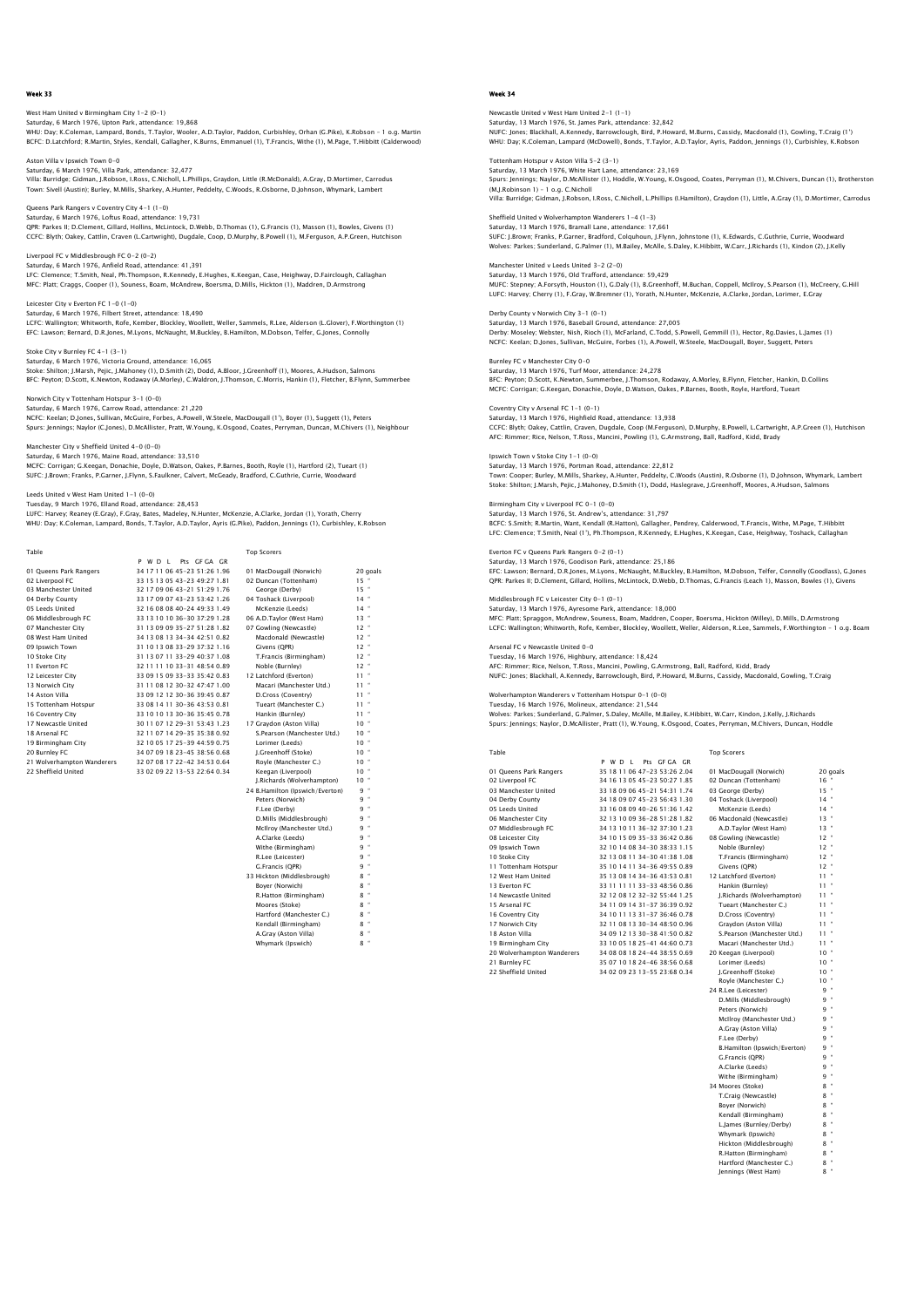## Norwich City v Manchester United 1–1 (0–1)<br>Wednesday, 17 March 1976, Carrow Road, attendance: 30,000<br>NCFC: Keelan; D.Jones, Sullivan, McGuire, Forbes, A.Powell, W.Steele (J.Miller), MacDougall, Boyer (1), Suggett, Peters MUFC: Stepney; A.Forsyth, Houston, G.Daly, B.Greenhoff, M.Buchan, Coppell, McIlroy, S.Pearson, McCreery, G.Hill (1)

Sheffield United v Ipswich Town 1-2 (1-2) Saturday, 20 March 1976, Bramall Lane, attendance: 15,220 SUFC: J.Brown; Goulding, P.Garner, Franks, Colquhoun (1, Speight), J.Flynn, Woodward, Johnstone, C.Guthrie, Currie, K.Edwards Town: Cooper; Burley, Beattie (C.Woods), Sharkey, A.Hunter, Peddelty, R.Osborne, M.Mills (1), D.Johnson (1), Whymark, Lambert

Manchester City v Wolverhampton Wanderers 3-2 (0-1) Saturday, 20 March 1976, Maine Road, attendance: 32,761 MCFC: Corrigan; G.Keegan (1), Donachie, Doyle (1), K.Clements, G.Owen, P.Barnes, Booth, Royle, Hartford, Tueart (1')<br>Wolves: Parkes; Sunderland, G.Palmer, M.Bailey, McAlle, S.Daley (1), K.Hibbitt, W.Carr, Kindon (1), J.Kel

Birmingham City v Coventry City 1-1 (0-1) Saturday, 20 March 1976, St. Andrew's, attendance: 22,956 BCFC: S.Smith; R.Martin, Styles, Kendall, Gallagher, Pendrey, M.Page, T.Francis (1'), A.Needham, R.Hatton, T.Hibbitt<br>CCFC: Blyth; Oakey, Cattlin, L.Cartwright, Craven, Coop, B.Powell (1), D.Murphy, D.Cross, A.P.Green, Hutc

Arsenal FC v West Ham United 6–1 (4–1)<br>Saturday, 20 March 1976, Highbury, attendance: 34,011<br>AFC: Rimmer; Rice (Stapleton), Nelson, T.Ross, Mancini, Powling, G.Armstrong (1), Ball (2'), Radford, Kidd (3), Brady WHU: Day; K.Coleman (McGiven), Lampard, Bonds, T.Taylor, Lock, A.D.Taylor, Curbishley, Jennings (1), Brooking, K.Robson

## Stoke City v Queens Park Rangers 0-1 (0-1) Saturday, 20 March 1976, Victoria Ground, attendance: 22,848 Stoke: Shilton; J.Marsh, Pejic, J.Mahoney, D.Smith, Dodd, Haslegrave, J.Greenhoff, D.Goodwin, A.Hudson, Salmons (J.Robertson) QPR: Parkes II; D.Clement, Gillard, Hollins, McLintock, D.Webb (1), D.Thomas, Leach, Masson, Bowles, Givens

Everton FC v Leeds United 1-3 (0-0)

Saturday, 20 March 1976, Goodison Park, attendance: 28,566 EFC: Lawson; Bernard, D.R.Jones, M.Lyons (1), McNaught, M.Buckley, B.Hamilton, M.Dobson, Telfer, Connolly, G.Jones (Seargeant) LUFC: Harvey; Cherry, F.Gray, W.Bremner (1), Madeley, N.Hunter, C.Harris (1), A.Clarke, Jordan (1), Yorath, E.Gray

# Middlesbrough FC v Derby County 0-2 (0-1) Saturday, 20 March 1976, Ayresome Park, attendance: 24,000<br>MFC: Platt: Spraggon (Foggon), Cooper, Souness, Boam, McAndrew, Boersma, D.Mills, Hickton, Maddren, D.Armstrong<br>Derby: Moseley; R.Thomas, Nish, H.Newton, McFarland

### Leicester City v Aston Villa 2-2 (1-1) Saturday, 20 March 1976, Filbert Street, attendance: 24,663

LCFC: Wallington; Whitworth, Rofe, Kember, Blockley, Woollett, Weller, Sammels, R.Lee, Alderson, F.Worthington - 2 o.g. Nicholl<br>Villa: Burridge; Gidman, J.Robson, I.Ross, C.Nicholl (2), D.Mortimer, Graydon, Little, A.Gray,

### Burnley FC v Tottenham Hotspur 1-2 (0-0) Saturday, 20 March 1976, Turf Moor, attendance: 15,465

BFC: Peyton; D.Scott, K.Newton, Summerbee, C.Waldron (1), Rodaway, A.Morley, B.Flynn, Hankin, Fletcher, D.Collins<br>Spurs: Daines; Naylor, D.McAllister, Pratt (1), W.Young, K.Osgood, Coates, Perryman, M.Chivers, Duncan (1),

## Newcastle United v Manchester United 3-4 (3-2)

Saturday, 20 March 1976, St. James Park, attendance: 41,427 NUFC: Jones; Nattrass, A.Kennedy, Barrowclough, Bird, P.Howard, M.Burns (1), Cassidy (Oates), Macdonald (1), Gowling (1), T.Craig MUFC: Stepney; A.Forsyth, Houston, G.Daly, B.Greenhoff, M.Buchan, Coppell, McIlroy, S.Pearson (2), McCreery, G.Hill – 1 o.g. Bird, 1 o.g. Howard

## Norwich City v Liverpool FC 0-1 (0-0)

Saturday, 20 March 1976, Carrow Road, attendance: 29,013<br>NCFC: Keelan; D.Jones, Sullivan, McGuire, Forbes, A.Powell, J.Miller, MacDougall, Boyer, Suggett, Peters<br>LFC: Clemence; T.Smith, Neal, Ph.Thompson, R.Kennedy, E.Hugh

## Derby County v Stoke City 1-1 (1-1)

Wednesday, 24 March 1976, Baseball Ground, attendance: 30,156<br>Derby: Moseley; R.Thomas, Nish, Rioch (1'), McFarland, C.Todd, S.Powell, Gemmill, Hector, George (Rg.Davies), L.James<br>Stoke: Shilton: J.D.Lumsden, Pejic, J.Maho

Table Table **Table Top Scorers** 

|                            | Pts GF GA GR<br>PWDL         |                                 |           |
|----------------------------|------------------------------|---------------------------------|-----------|
| 01 Oueens Park Rangers     | 36 19 11 06 49-23 54:26 2.08 | 01 MacDougall (Norwich)         | 20 goals  |
| 02 Manchester United       | 35 19 10 06 48-22 59:35 1.69 | 02 Duncan (Tottenham)           | $17 -$    |
| 03 Derby County            | 36 19 10 07 48-24 59:44 1.34 | 03 George (Derby)               | $16 -$    |
| 04 Liverpool FC            | 35 17 13 05 47-23 51:27 1.89 | 04 Toshack (Liverpool)          | $14 -$    |
| 05 Leeds United            | 34 17 08 09 42-26 54 37 1.46 | Macdonald (Newcastle)           | $14$ $*$  |
| 06 Manchester City         | 33 14 10 09 38-28 54 30 1.80 | McKenzie (Leeds)                | $14 -$    |
| 07 Ipswich Town            | 33 11 14 08 36-30 40:34 1.18 | 07 Gowling (Newcastle)          | $13 -$    |
| 08 Middlesbrough FC        | 35 13 10 12 36-34 37:32 1.16 | S.Pearson (Manchester Utd.)     | $13 -$    |
| 09 Tottenham Hotspur       | 36 11 14 11 36-36 51:56 0.91 | T.Francis (Birmingham)          | $13 -$    |
| 10 Leicester City          | 35 10 16 09 36-34 38:44 0.86 | A.D.Taylor (West Ham)           | $13 -$    |
| 11 Stoke City              | 34 13 09 12 35-33 42:40 1.05 | 11 Givens (OPR)                 | $12 -$    |
| 12 West Ham United         | 36 13 08 15 34-38 44:59 0.75 | Noble (Burnley)                 | $12 -$    |
| 13 Arsenal FC              | 35 12 09 14 33-37 42:40 1.05 | Tueart (Manchester C.)          | $12 -$    |
| 14 Everton EC              | 34 11 11 12 33-35 49:59 0.83 | 14 Latchford (Everton)          | $11 -$    |
| 15 Newcastle United        | 33 12 08 13 32-34 58:48 1.21 | Hankin (Burnley)                | $11 -$    |
| 16 Coventry City           | 35 10 12 13 32-38 37:47 0.79 | D.Cross (Coventry)              | $11 -$    |
| 17 Norwich City            | 34 11 09 14 31-37 49:52 0.94 | J.Richards (Wolverhampton)      | $11 -$    |
| 18 Aston Villa             | 35 09 13 13 31-39 43:52 0.83 | Macari (Manchester Utd.)        | $11 -$    |
| 19 Birmingham City         | 34 10 06 18 26-42 45 61 0.74 | Gravdon (Aston Villa)           | $11 -$    |
| 20 Wolverhampton Wanderers | 35 08 08 19 24-46 40:58 0.69 | 20 Lorimer (Leeds)              | $10 -$    |
| 21 Burnley FC              | 36 07 10 19 24-48 39:58 0.67 | Rovle (Manchester C.)           | $10-10$   |
| 22 Sheffield United        | 35 02 09 24 13-57 24:70 0.34 | J.Greenhoff (Stoke)             | $10-10$   |
|                            |                              | Keegan (Liverpool)              | $10 -$    |
|                            |                              | Kidd (Arsenal)                  | $10^{-4}$ |
|                            |                              | 25 B.Hamilton (Ipswich/Everton) | $9 -$     |
|                            |                              | Ball (Arsenal)                  | $9 -$     |
|                            |                              | G.Francis (OPR)                 | $9 -$     |
|                            |                              | McIlroy (Manchester Utd.)       | $9 -$     |
|                            |                              | F.Lee (Derby)                   | $9 -$     |
|                            |                              | A.Gray (Aston Villa)            | $9 -$     |
|                            |                              | Peters (Norwich)                | $9 -$     |
|                            |                              | D.Mills (Middlesbrough)         | $9 -$     |
|                            |                              | Bover (Norwich)                 | $9 -$     |
|                            |                              | R.Lee (Leicester)               | $9 -$     |

A.Clarke (Leeds)

Withe (Birmingham) 9 " Jennings (West Ham) 9 "

## Week 36

entry City v Newcastle United 1-1 (1-1) Saturday, 27 March 1976, Highfield Road, attendance: 14,144 CCFC: Blyth; Oakey, Cattlin, M.Ferguson, Dugdale, Coop, L.Cartwright, A.P.Green, D.Murphy (1), B.Powell, Hutchison NUFC: Mahoney; Nattrass, A.Kennedy, Barrowclough, Bird (1), P.Howard (R.Hudson), M.Burns, Oates, Macdonald, Gowling, T.Craig

Leeds United v Arsenal FC 3-0 (2-0) Saturday, 27 March 1976, Elland Road, attendance: 26,657 LUFC: Harvey; Reaney, F.Gray, W.Bremner (1), Madeley, N.Hunter, C.Harris, A.Clarke (2), Jordan (McKenzie), Cherry, E.Gray AFC: Rimmer; Rice, Nelson, T.Ross, Mancini, Powling, G.Armstrong, Ball, Radford, Kidd, Brady

Tottenham Hotspur v Sheffield United 5–0 (1–0)<br>Saturday, 27 March 1976, White Hart Lane, attendance: 21,370<br>Spurs: Daines; Naylor, D.McAllister, Pratt, W.Young (1), K.Osgood, Coates (C.Jones), Perryman (2), M.Chivers (1),

Manchester United v Middlesbrough FC 3-0 (0-0)<br>Saturdav, 27 March 1976, Old Trafford, attendance: 58 527 Marichester United V Middlesbrowg... 2008<br>Saturday, 27 March 1976, Old Trafford, atte MUFC: Stepney; A.Forsyth, Houston, G.Daly (1'), B.Greenhoff, M.Buchan, Coppell, McIlroy, S.Pearson, McCreery (1), G.Hill (1)<br>MFC: Platt; Craggs, Hickton, Souness, Boam, McAndrew, Boersma (Brine), D.Mills, M.Smith, Maddren,

mpton Wanderers v Leicester City 2-2 (2-1) Saturday, 27 March 1976, Molineux, attendance: 18,113<br>Wolves: Parkes; Sunderland, G.Palmer, M.Bailey, McAlle, S.Daley, K.Hibbitt (1, O'Hara), W.Carr, J.Kelly, J.Richards (1), Kindor LCFC: Wallington; Whitworth, Rofe, Kember, Blockley, Woollett, Weller (Garland), Sammels (1'), R.Lee, Alderson, F.Worthington (1)

West Ham United v Norwich City 0-1 (0-1) Saturday, 27 March 1976, Upton Park, attendance: 20,628 WHU: Day; K.Coleman, Lampard, Bonds, T.Taylor, Lock, Paddon, Curbishley, Jennings, McDowell, K.Robson NCFC: Keelan; D.Jones, Sullivan, McGuire, Forbes, A.Powell, J.Miller, MacDougall (1), Boyer, Suggett, Peters

Ipswich Town v Everton FC 1-0 (1-0) Saturday, 27 March 1976, Portman Road, attendance: 22,368 Town: Cooper; Burley, M.Mills, Sharkey, A.Hunter, Peddelty, R.Osborne, Talbot, D.Johnson (C.Woods), Whymark (1'), Lambert EFC: Lawson; Bernard, D.R.Jones, M.Lyons, McNaught, M.Buckley, B.Hamilton, M.Dobson, Telfer, Connolly, J.Pearson

Queens Park Rangers v Manchester City 1-0 (0-0) Saturday, 27 March 1976, Loftus Road, attendance: 29,883<br>QPR: Parkes II; Shanks, Gillard, Hollins, McLintock (Leach), D.Webb (1), D.Thomas, G.Francis, Masson, Bowles, Givens<br>MCFC: Corrigan; G.Keegan, Donachie, Doyle, Booth

Aston Villa v Stoke City 0-0 Saturday, 27 March 1976, Villa Park, attendance: 32,359 Villa: Burridge; Gidman, J.Robson, I.Ross, C.Nicholl, D.Mortimer, Graydon, Little, A.Gray, I.Hamilton, Carrodus<br>Stoke: Shilton; J.D.Lumsden, Pejic, J.Mahoney, D.Smith, A.Bloor, Dodd, Haslegrave, J.Greenhoff, D.Goodwin, Sal

Liverpool FC v Burnley FC 2-0 (1-0) Saturday, 27 March 1976, Anfield Road, attendance: 36,708 LFC: Clemence; T.Smith, Neal, Ph.Thompson, R.Kennedy, E.Hughes, K.Keegan, Case, Heighway (D.Fairclough 2), Toshack, Callaghan<br>BFC: Peyton; D.Scott, K.Newton, Noble, C.Waldron, Rodaway, A.Morley, B.Flynn, Hankin, Fletcher,

Derby County v Birmingham City 4-2 (1-0) Saturday, 27 March 1976, Baseball Ground, attendance: 28,161 Derby: Moseley; R.Thomas, Nish (1), Rioch (1), McFarland (H.Newton), C.Todd, S.Powell, Gemmill, Hector, Rg.Davies (1), L.James (1) BCFC: D.Latchford; R.Martin, Want, Kendall, Gallagher, Pendrey, M.Page (A.Needham 1), T.Francis (1), R.Hatton, Styles, T.Hibbitt

### Newcastle United v Leeds United 2-3 (1-2) Wednesday, 31 March 1976, St. James Park, attendance: 32,685

NUFC: Mahoney; Nattrass, A.Kennedy, Barrowclough, Bird, Oates, M.Burns, R.Hudson, Macdonald, Gowling (1), T.Craig (1')<br>LUFC: Harvey; Reaney, F.Gray, W.Bremner, Madeley, N.Hunter, C.Harris (1), A.Clarke, Jordan, Cherry (1),

NCFC: Keelan; P.Morris, Sullivan, McGuire, Davids, A.Powell, J.Miller, MacDougall (W.Steele), Boyer, Suggett, Peters (1)<br>Town: Cooper; Burley, M.Mills, Sharkey, A.Hunter, Peddelty, R.Osborne, Talbot, D.Johnson, Whymark, La

|                            | PWDI<br>Pts GF GA GR         |                                 |                 |
|----------------------------|------------------------------|---------------------------------|-----------------|
| 01 Queens Park Rangers     | 37 20 11 06 51-23 55:26 2.12 | 01 MacDougall (Norwich)         | 21 goals        |
| 02 Manchester United       | 36 20 10 06 50-22 62:35 1.77 | 02 Duncan (Tottenham)           | $18 -$          |
| 03 Derby County            | 37 20 10 07 50-24 63:46 1.37 | 03 George (Derby)               | $16 -$          |
| 04 Liverpool FC            | 36 18 13 05 49-23 53:27 1.96 | 04 Gowling (Newcastle)          | $14 -$          |
| 05 Leeds United            | 36 19 08 09 46-26 60:39 1.54 | Toshack (Liverpool)             | $14$ $-$        |
| 06 Manchester City         | 34 14 10 10 38-30 54:31 1.74 | McKenzie (Leeds)                | $14 -$          |
| 07 Ipswich Town            | 35 12 14 09 38-32 41:35 1.17 | Macdonald (Newcastle)           | $14 -$          |
| 08 Tottenham Hotspur       | 37 12 14 11 38-36 56:56 1.00 | T.Francis (Birmingham)          | $14 -$          |
| 09 Leicester City          | 36 10 17 09 37-35 40:46 0.87 | 09 S.Pearson (Manchester Utd.)  | $13 -$          |
| 10 Stoke City              | 35 13 10 12 36-34 42:40 1.05 | A.D.Taylor (West Ham)           | $13 -$          |
| 11 Middlesbrough FC        | 36 13 10 13 36-36 37:35 1.06 | 11 Noble (Burnley)              | $12 -$          |
| 12 Norwich City            | 36 13 09 14 35-37 51:52 0.98 | J.Richards (Wolverhampton)      | $12 -$          |
| 13 West Ham United         | 37 13 08 16 34-40 44:60 0.73 | Givens (QPR)                    | $12 -$          |
| 14 Newcastle United        | 35 12 09 14 33-37 61 52 1.17 | Tueart (Manchester C.)          | $12 -$          |
| 15 Arsenal FC              | 36 12 09 15 33-39 42:43 0.98 | 15 A.Clarke (Leeds)             | 11 *            |
| 16 Everton FC              | 35 11 11 13 33-37 49:60 0.82 | D.Cross (Coventry)              | 11 *            |
| 17 Coventry City           | 36 10 13 13 33-39 38:48 0.79 | Gravdon (Aston Villa)           | 11 *            |
| 18 Aston Villa             | 36 09 14 13 32-40 43:52 0.83 | Macari (Manchester Utd.)        | 11 *            |
| 19 Birmingham City         | 35 10 06 19 26-44 47:65 0.72 | Hankin (Burnley)                | 11 *            |
| 20 Wolverhampton Wanderers | 36 08 09 19 25-47 42:60 0.70 | Latchford (Everton)             | 11 *            |
| 21 Burnley FC              | 37 07 10 20 24-50 39:60 0.65 | 21 Kidd (Arsenal)               | $10 -$          |
| 22 Sheffield United        | 36 02 09 25 13-59 24:75 0.32 | Keegan (Liverpool)              | 10 <sup>4</sup> |
|                            |                              | Peters (Norwich)                | $10 -$          |
|                            |                              | Rovie (Manchester C.)           | $10 -$          |
|                            |                              | Lorimer (Leeds)                 | $10^{-4}$       |
|                            |                              | I.Greenhoff (Stoke)             | $10 -$          |
|                            |                              | 27 B.Hamilton (Ipswich/Everton) | $9 -$           |
|                            |                              | Withe (Birmingham)              | $9 -$           |
|                            |                              | D.Mills (Middlesbrough)         | $9 -$           |
|                            |                              | Ball (Arsenal)                  | $9 -$           |
|                            |                              | A.Gray (Aston Villa)            | $9 -$           |
|                            |                              | McIlrov (Manchester Utd.)       | q =             |
|                            |                              | G.Francis (QPR)                 | $9 -$           |
|                            |                              | R.Lee (Leicester)               | $9 -$           |
|                            |                              | Boyer (Norwich)                 | $9 -$           |
|                            |                              | L.James (Burnley/Derby)         | $9 -$           |
|                            |                              | F.Lee (Derby)                   | 9 -             |
|                            |                              | Hickton (Middlesbrough)         | q =             |
|                            |                              |                                 |                 |

Whymark (Ipswich) 9  $^{\circ}$ <br>lennings (West Ham) 9  $^{\circ}$ Jennings (West Ham)

Norwich City v Ipswich Town 1-0 (1-0) Wednesday, 31 March 1976, Carrow Road, attendance: 31,024 Table Top Scorers

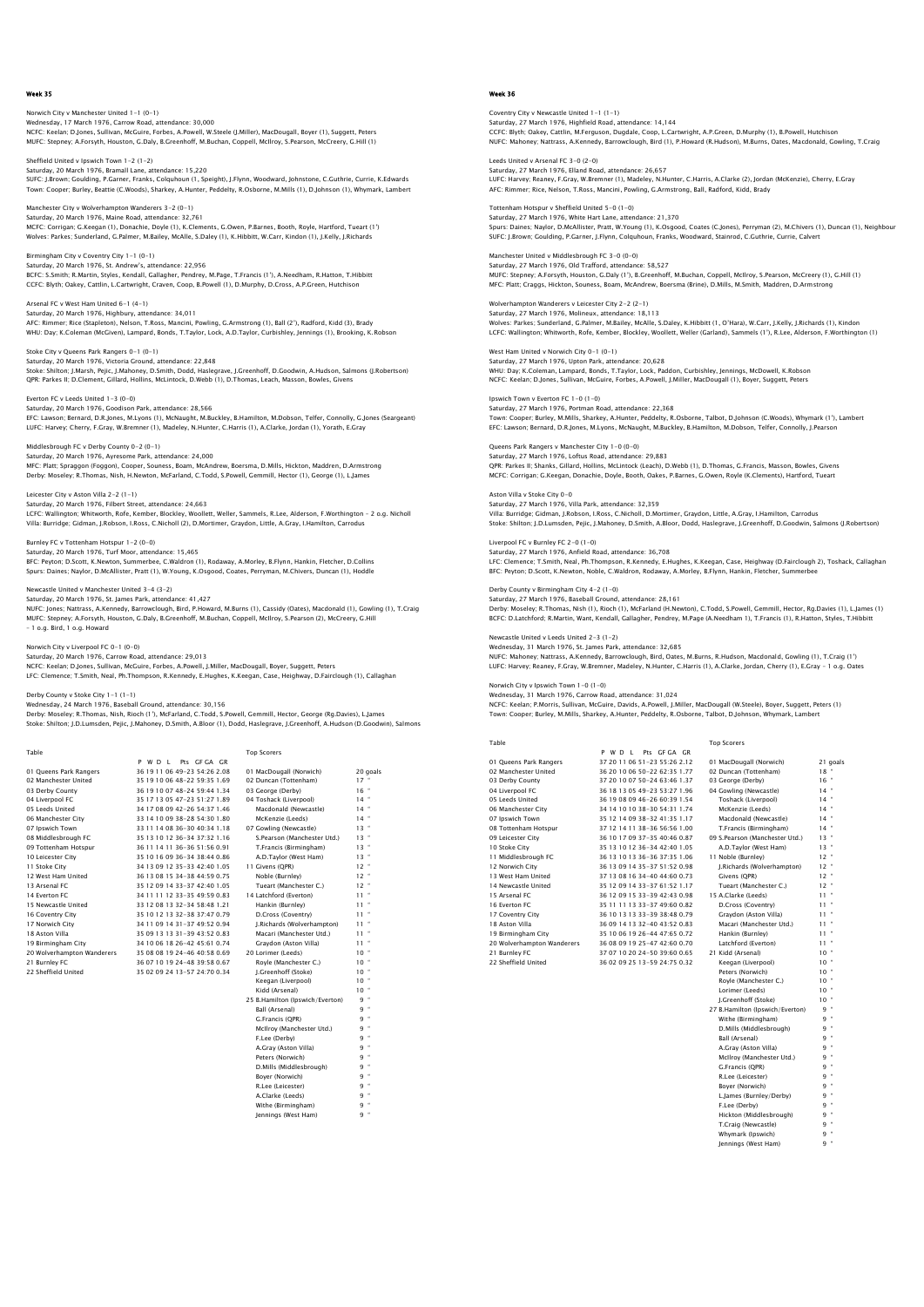## Stoke City v Manchester City 0-0 Friday, 2 April 1976, Victoria Ground, attendance: 18,798 Stoke: Shilton; J.D.Lumsden, Pejic, J.Mahoney, D.Smith, A.Bloor, Dodd, J.Greenhoff, Moores, D.Goodwin, Salmons

MCFC: Corrigan; Hammond, Donachie, Doyle, Booth, Oakes, P.Barnes, G.Keegan, Royle, Power, Tueart Liverpool FC v Everton FC 1-0 (0-0)

Saturday, 3 April 1976, Anfield Road, attendance: 54,632 LFC: Clemence; T.Smith, Neal, Ph.Thompson, R.Kennedy, E.Hughes, K.Keegan, Case, Heighway, Toshack (D.Fairclough 1), Callaghan EFC: Davies; Bernard, D.R.Jones, M.Buckley, McNaught (Kenyon), M.Lyons, B.Hamilton, M.Dobson, Latchford, Telfer, Connolly

Arsenal FC v Tottenham Hotspur 0-2 (0-2) senai FC v Tottenham Hotspur UPZ<br>Aturday, 3 April 1976, Highbury atter AFC: Rimmer; Rice, Nelson, T.Ross, Mancini, Powling, G.Armstrong, Ball, Radford, Kidd, Brady Spurs: Jennings; Naylor, D.McAllister, Pratt (1), W.Young, K.Osgood, C.Jones, Perryman, M.Chivers, Duncan (1), Neighbour

West Ham United v Wolverhampton Wanderers 0-0 Saturday, 3 April 1976, Upton Park, attendance: 16,769 WHU: Day; K.Coleman, Lampard, McDowell, T.Taylor, Lock (Ayris), Holland, Paddon, Jennings, Brooking, K.Robson<br>Wolves: Parkes; Sunderland, G.Palmer, D.Parkin, M.Bailey, McAlle, S.Daley, W.Carr, Kindon, J.Kelly, R.Gould (K.H

Coventry City v Leicester City 0-2 (0-1) Saturday, 3 April 1976, Highfield Road, attendance: 18,135 CCFC: Blyth; Oakey, Cattlin, L.Cartwright, Dugdale, Coop, B.Powell, D.Murphy, M.Ferguson (D.Cross), A.P.Green, Hutchison LCFC: Wallington; Whitworth, Rofe, Kember, Blockley, Woollett, Weller (1), Sammels, R.Lee (1), Alderson, F.Worthington

Newcastle United v Queens Park Rangers 1–2 (1–1)<br>Saturday, 3 April 1976, St. James Park, attendance: 30,134<br>NUFC: Mahoney, Nattrass, A.Kennedy, Barrowclough, Bird, Oates, M.Burns, R.Hudson, Macdonald, Gowling (1), T.Craig<br>

Norwich City v Sheffield United 1-3 (1-3) Saturday, 3 April 1976, Carrow Road, attendance: 19,937<br>NCFC: Keelan; P. Morris, Sullivan, McGuire, Davids, A.Powell, J.Miller, MacDougall, Boyer (1), Suggett, Peters<br>SUFC: J.Brown; Franks, Goulding (J.Flynn), Speight, Col

Leeds United v Burnley FC 2-1 (1-1) Saturday, 3 April 1976, Elland Road, attendance: 25,384

LUFC: D.Stewart; Reaney, F.Gray, W.Bremner, Madeley, N.Hunter, C.Harris, McKenzie (1), Jordan, Cherry, Yorath (Hampton 1) BFC: Peyton; D.Scott, K.Newton (Ingham), Summerbee, J.Thomson, Rodaway, C.Morris, Hankin (1), Fletcher, Noble, B.Flynn

Aston Villa v Birmingham City 2-3 (1-1)

Saturday, 3 April 1976, Villa Park, attendance: 46,251

Villa: Burridge; Gidman, J.Robson, I.Ross, C.Nicholl, D.Mortimer, Graydon (1'), Little, A.Gray (1), I.Hamilton, Carrodus<br>BCFC: D.Latchford; Calderwood, Styles, Kendall, Gallagher (R.Hatton), Want, Emmanuel, T.Francis (1), (1)

Middlesbrough FC v Ipswich Town 2-0 (1-0)

Saturday, 3 April 1976, Ayresome Park, attendance: 15,000<br>MFC: Cuff; Craggs, Cooper, Souness, Boam, MCAndrew, Brine, D.Mills (1), Woof, M.Smith, D.Armstrong (1)<br>Town: Cooper; Burley, Tibbott, Sharkey, A.Hunter, Peddelty, D

| Table                      |                                | <b>Top Scorers</b>             |                 |
|----------------------------|--------------------------------|--------------------------------|-----------------|
|                            | Pts GF GA GR<br>P W D I        |                                |                 |
| 01 Oueens Park Rangers     | 38 21 11 06 53-23 57:27 2.11   | 01 MacDougall (Norwich)        | 21 goals        |
| 02 Liverpool FC            | 37 19 13 05 51 - 23 54:27 2.00 | 02 Duncan (Tottenham)          | $19 -$          |
| 03 Manchester United       | 36 20 10 06 50-22 62:35 1.77   | 03 George (Derby)              | $16 -$          |
| 04 Derby County            | 37 20 10 07 50-24 63:46 1.37   | 04 McKenzie (Leeds)            | $15$ $*$        |
| 05 Leeds United            | 37 20 08 09 48-26 62:40 1.55   | Gowling (Newcastle)            | $15 -$          |
| 06 Tottenham Hotspur       | 38 13 14 11 40-36 58:56 1.04   | T.Francis (Birmingham)         | $15 -$          |
| 07 Manchester City         | 35 14 11 10 39-31 54:31 1.74   | 07 Toshack (Liverpool)         | $14$ $*$        |
| 08 Leicester City          | 37 11 17 09 39-35 42:46 0.91   | Macdonald (Newcastle)          | $14 -$          |
| 09 Ipswich Town            | 36 12 14 10 38-34 41 37 1.11   | 09 S.Pearson (Manchester Utd.) | $13 -$          |
| 10 Middlesbrough FC        | 37 14 10 13 38-36 39:35 1.11   | A.D.Taylor (West Ham)          | $13 -$          |
| 11 Stoke City              | 36 13 11 12 37-35 42:40 1.05   | 11 Noble (Burnley)             | $12$ $*$        |
| 12 Norwich City            | 37 13 09 15 35-39 52:55 0.95   | Hankin (Burnley)               | $12 -$          |
| 13 West Ham United         | 38 13 09 16 35-41 44 60 0.73   | I.Richards (Wolverhampton)     | $12 -$          |
| 14 Newcastle United        | 36 12 09 15 33-39 62:54 1.15   | Givens (OPR)                   | $12$ $*$        |
| 15 Arsenal FC              | 37 12 09 16 33-41 42:45 0.93   | Tueart (Manchester C.)         | $12 -$          |
| 16 Everton EC              | 36 11 11 14 33-39 49:61 0.80   | Gravdon (Aston Villa)          | $12 -$          |
| 17 Coventry City           | 37 10 13 14 33-41 38:50 0.76   | 17 A.Clarke (Leeds)            | $11 -$          |
| 18 Aston Villa             | 37 09 14 14 32-42 45:55 0.76   | Macari (Manchester Utd.)       | $11 -$          |
| 19 Birmingham City         | 36 11 06 19 28-44 50:67 0.75   | D.Cross (Coventry)             | $11 -$          |
| 20 Wolverhampton Wanderers | 37 08 10 19 26-48 42:60 0.70   | Latchford (Everton)            | 11 *            |
| 21 Burnley FC              | 38 07 10 21 24-52 40:62 0.65   | 21 Bover (Norwich)             | $10^{-4}$       |
| 22 Sheffield United        | 37 03 09 25 15-59 27:76 0.36   | Peters (Norwich)               | $10^{-4}$       |
|                            |                                | I.Greenhoff (Stoke)            | $10^{-4}$       |
|                            |                                | D.Mills (Middlesbrough)        | 10 <sup>o</sup> |
|                            |                                | Lorimer (Leeds)                | $10^{-4}$       |
|                            |                                | Keegan (Liverpool)             | $10 -$          |
|                            |                                | A.Grav (Aston Villa)           | $10 -$          |
|                            |                                | R.Lee (Leicester)              | $10 -$          |
|                            |                                | Kidd (Arsenal)                 | $10 -$          |
|                            |                                | Royle (Manchester C.)          | $10^{-4}$       |
|                            |                                | 32 G.Francis (OPR)             | $9 -$           |

 Ball (Arsenal) 9 " Withe (Birmingham) 9 " T.Craig (Newcastle) 9 " 9 [ennings (West Ham) 9<br>" F.Lee (Derby) 9<br>" 9 McIlroy (Manchester Utd.) 9 L.James (Burnley/Derby) 9<br>B.Hamilton (Ipswich/Everton) 9 B.Hamilton (Ipswich/Everton) Whymark (Ipswich)

## Week 38

Liverpool FC v Leicester City 1–0 (0–0)<br>Tuesday, 6 April 1976, Anfield Road, attendance: 35,290<br>LFC: Clemence; T.Smith, Neal, Ph.Thompson, R.Kennedy, E.Hughes, K.Keegan (1), Case (D.Fairclough), Heighway, Toshack, Callagha LCFC: Wallington; Whitworth, Rofe, Kember, Blockley, Woollett, Weller, R.Lee, F.Worthington, Alderson, Sammels

Middlesbrough FC v Norwich City 0–1 (0–0)<br>Tuesday, 6 April 1976, Ayresome Park, attendance: 16,000<br>MFC: Platt; Craggs, Cooper, Souness, Boam, McAndrew, Boersma, D.Mills, M.Smith, Maddren (Foggon), D.Armstronc NCFC: Keelan; P.Morris, W.Steele (1), McGuire, D.Jones, A.Powell, J.Miller, MacDougall, Boyer, Suggett, Peters

Everton FC v Stoke City 2-1 (1-0) r-0)<br>odison park, attendance: 16,974 EFC: Davies; Bernard (1'), D.R.Jones, M.Lyons, McNaught, Kenyon, B.Hamilton (1), M.Dobson, J.Pearson, Connolly, Telfer<br>Stoke: Shilton; J.D.Lumsden, Pejic, J.Mahoney, D.Smith, Dodd, J.Robertson, J.Greenhoff (1'), Conroy, Ha

Newcastle United v Birmingham City 4-0 (2-0) Wednesday, 7 April 1976, St. James Park, attendance: 18,547

NUFC: Mahoney; Nattrass, A.Kennedy, Barrowclough, Bird, Oates, M.Burns (1), R.Hudson, Macdonald (2), Gowling (1), Cassidy<br>BCFC: D.Latchford; M.Page, Styles, Kendall (Pendrey), Want, J.Roberts, Emmanuel, Withe, R.Hatton, K.

Ipswich Town v Manchester City 2-1 (1-0)

Wednesday, 7 April 1976, Portman Road, attendance: 21,290 Town: Cooper; Burley, Beattie, Sharkey, A.Hunter, Peddelty, Gates, M.Mills, D.Johnson, Whymark (1), Lambert (1) MCFC: Corrigan; Hammond, Donachie, Doyle, Booth, Power, P.Barnes, G.Keegan (1), Royle, Hartford, Tueart

| Table                      |                              | <b>Top Scorers</b>             |                 |
|----------------------------|------------------------------|--------------------------------|-----------------|
|                            | Pts GEGA GR<br>P W D I       |                                |                 |
| 01 Queens Park Rangers     | 38 21 11 06 53-23 57:27 2.11 | 01 MacDougall (Norwich)        | 21c             |
| 02 Liverpool FC            | 38 20 13 05 53-23 55:27 2.04 | 02 Duncan (Tottenham)          | 19'             |
| 03 Manchester United       | 36 20 10 06 50-22 62:35 1.77 | 03 George (Derby)              | 16 <sup>1</sup> |
| 04 Derby County            | 37 20 10 07 50-24 63:46 1.37 | Gowling (Newcastle)            | 16'             |
| 05 Leeds United            | 37 20 08 09 48-26 62:40 1.55 | Macdonald (Newcastle)          | 16 <sup>1</sup> |
| 06 Ipswich Town            | 37 13 14 10 40-34 43:38 1.13 | 06 McKenzie (Leeds)            | 15 <sup>o</sup> |
| 07 Tottenham Hotspur       | 38 13 14 11 40-36 58:56 1.04 | T.Francis (Birmingham)         | 15 <sup>o</sup> |
| 08 Manchester City         | 36 14 11 11 39-33 55:33 1.67 | 08 Toshack (Liverpool)         | 14'             |
| 09 Leicester City          | 38 11 17 10 39-37 42:47 0.89 | 09 S.Pearson (Manchester Utd.) | 13'             |
| 10 Middlesbrough FC        | 38 14 10 14 38-38 39:36 1.08 | A.D.Tavlor (West Ham)          | 13'             |
| 11 Norwich City            | 38 14 09 15 37-39 53:55 0.96 | 11 Givens (OPR)                | 12'             |
| 12 Stoke City              | 37 13 11 13 37-37 43:42 1.02 | Hankin (Burnley)               | 12 <sup>1</sup> |
| 13 Newcastle United        | 37 13 09 15 35-39 66:54 1.22 | I.Richards (Wolverhampton)     | 12'             |
| 14 Everton EC              | 37 12 11 14 35-39 51 62 0.82 | Noble (Burnley)                | 12 <sup>7</sup> |
| 15 West Ham United         | 38 13 09 16 35-41 44:60 0.73 | Tueart (Manchester C.)         | 12 <sup>1</sup> |
| 16 Arsenal FC              | 37 12 09 16 33-41 42:45 0.93 | Graydon (Aston Villa)          | 12 <sup>7</sup> |
| 17 Coventry City           | 37 10 13 14 33-41 38:50 0.76 | 17 A.Clarke (Leeds)            | $11-1$          |
| 18 Aston Villa             | 37 09 14 14 32-42 45:55 0.76 | Macari (Manchester Utd.)       | 11 <sup>7</sup> |
| 19 Birmingham City         | 37 11 06 20 28-46 50 71 0.70 | D.Cross (Coventry)             | 11 <sup>1</sup> |
| 20 Wolverhampton Wanderers | 37 08 10 19 26-48 42:60 0.70 | Keegan (Liverpool)             | 11 <sup>7</sup> |
| 21 Burnley FC              | 38 07 10 21 24-52 40:62 0.65 | Latchford (Everton)            | 11 <sup>1</sup> |
| 22 Sheffield United        | 37 03 09 25 15-59 27:76 0.36 | I.Greenhoff (Stoke)            | 11 <sup>1</sup> |

| s GFGA GR     |                                |          |
|---------------|--------------------------------|----------|
| 23 57:27 2.11 | 01 MacDougall (Norwich)        | 21 goals |
| 23 55:27 2.04 | 02 Duncan (Tottenham)          | $19 -$   |
| 22 62:35 1.77 | 03 George (Derby)              | $16 -$   |
| 24 63:46 1.37 | Gowling (Newcastle)            | $16 -$   |
| 26 62:40 1.55 | Macdonald (Newcastle)          | $16 -$   |
| 34 43:38 1.13 | 06 McKenzie (Leeds)            | $15 -$   |
| 36 58:56 1.04 | T.Francis (Birmingham)         | $15 -$   |
| 33 55:33 1.67 | 08 Toshack (Liverpool)         | $14 -$   |
| 37 42:47 0.89 | 09 S.Pearson (Manchester Utd.) | $13 -$   |
| 38 39 36 1.08 | A.D.Taylor (West Ham)          | $13 -$   |
| 39 53:55 0.96 | 11 Givens (QPR)                | $12 -$   |
| 37 43:42 1.02 | Hankin (Burnley)               | $12 -$   |
| 39 66:54 1.22 | J.Richards (Wolverhampton)     | $12 -$   |
| 39 51 62 0.82 | Noble (Burnley)                | $12 -$   |
| 41 44:60 0.73 | Tueart (Manchester C.)         | $12 -$   |
| 41 42:45 0.93 | Graydon (Aston Villa)          | $12 -$   |
| 41 38:50 0.76 | 17 A.Clarke (Leeds)            | ٠<br>11  |
| 42 45:55 0.76 | Macari (Manchester Utd.)       | ٠<br>11  |
| 46 50:71 0.70 | D.Cross (Coventry)             | $11 -$   |
| 48 42:60 0.70 | Keegan (Liverpool)             | ٠<br>11. |
| 52 40:62 0.65 | Latchford (Everton)            | ٠<br>11. |
| 59 27:76 0.36 | I.Greenhoff (Stoke)            | ٠<br>11. |
|               | 23 Whymark (Ipswich)           | $10 -$   |
|               | Royle (Manchester C.)          | $10 -$   |
|               | Lorimer (Leeds)                | $10 -$   |
|               | Kidd (Arsenal)                 | $10 -$   |
|               | D.Mills (Middlesbrough)        | $10 -$   |
|               | B.Hamilton (Ipswich/Everton)   | $10 -$   |
|               | Boyer (Norwich)                | $10 -$   |
|               | R.Lee (Leicester)              | $10 -$   |
|               | Peters (Norwich)               | $10 -$   |
|               | A.Grav (Aston Villa)           | $10 -$   |
|               | 32 L. lames (Burnley/Derby)    | $9 -$    |
|               | <b>Ball (Arsenal)</b>          | $9 -$    |
|               | G.Francis (OPR)                | $9 -$    |
|               | F.Lee (Derby)                  | $9 -$    |
|               | Withe (Birmingham)             | $9 -$    |
|               | McIlroy (Manchester Utd.)      | $9 -$    |
|               | T.Craig (Newcastle)            | ٠<br>9   |
|               | lennings (West Ham)            | a        |

Jennings (West Ham)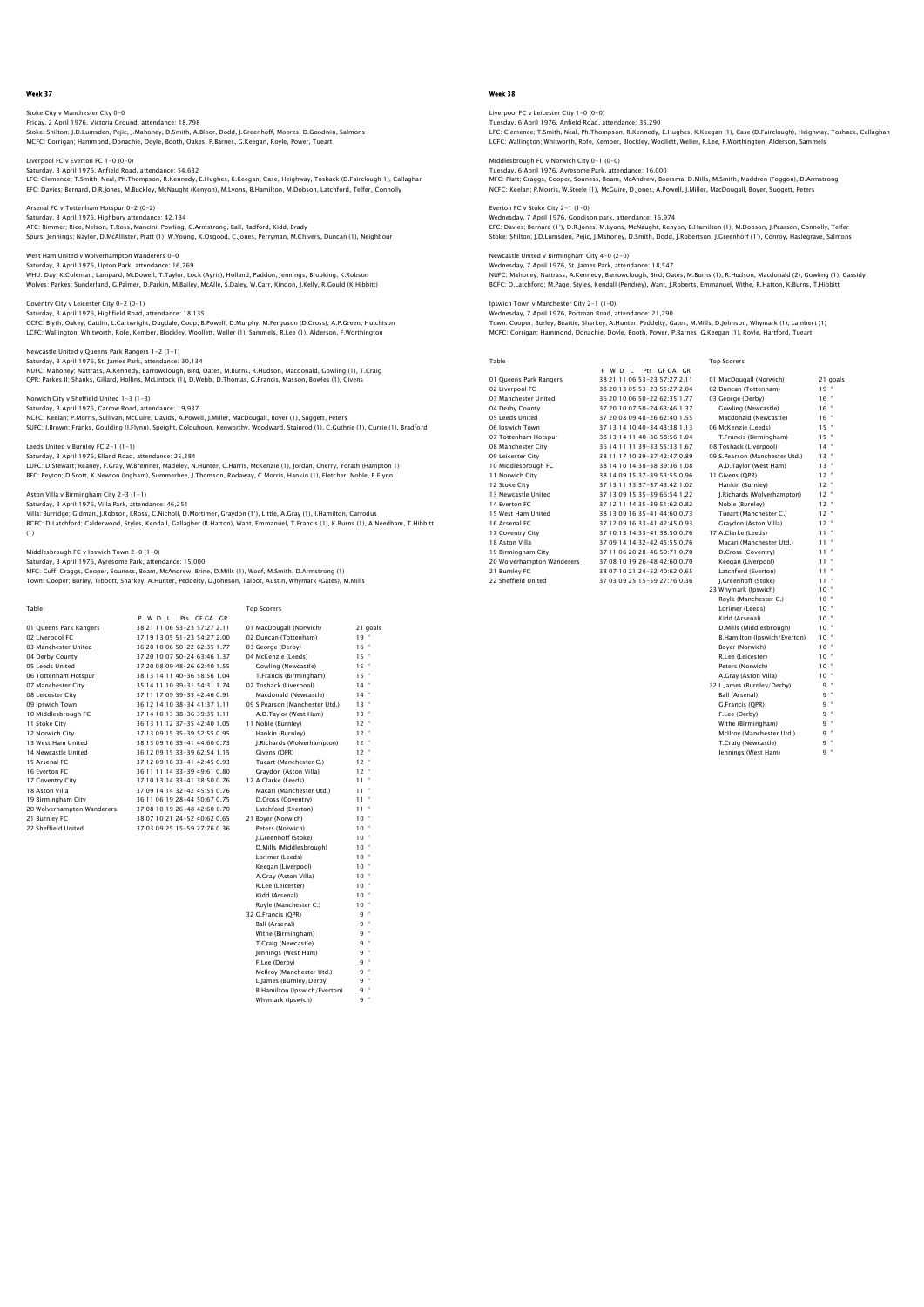## n Wanderers v Newcastle United 5-0 (0-0) Saturday, 10 April 1976, Molineux, attendance: 20,083<br>Wolves: Parkes; Sunderland, D.Parkin, M.Bailey (R.Gould), F.Munro, McAlle, K.Hibbitt (1), W.Carr (1), N.Bell, J.Kelly, J.Richards (3) NUFC: Mahoney; Nattrass, A.Kennedy, Barrowclough (T.Craig), Bird, Oates, M.Burns, R.Hudson, Macdonald, Gowling, Cassidy

Everton FC v Arsenal FC 0-0 Saturday, 10 April 1976, Goodison Park, attendance: 20,774 EFC: Davies; Bernard, D.R.Jones, M.Lyons, McNaught, J.Pearson, B.Hamilton (Kenyon), M.Dobson, Latchford, Connolly, Telfer AFC: Rimmer; Rice, Nelson, T.Ross, Mancini, Powling, G.Armstrong, Ball, Radford, Cropley, Brady

Leicester City v Norwich City 0-0 Saturday, 10 April 1976, Filbert Street, attendance: 19,856 LCFC: Wallington; Whitworth, Rofe, Kember, Blockley, Woollett, Weller, R.Lee, F.Worthington, Alderson (L.Glover), Sammels NCFC: Keelan; D.Jones, Sullivan, McGuire, Forbes, A.Powell, W.Steele (K.Bond), MacDougall, Boyer, Suggett, Peters

Queens Park Rangers v Middlesbrough FC 4-2 (0-0) Saturday, 10 April 1976, Loftus Road, attendance: 24,342 QPR: Parkes II; D.Clement, Gillard, Hollins, McLintock, D.Webb, D.Thomas, G.Francis (2'), Masson, Bowles (1), Givens (1)<br>MFC: Platt; Hickton, Cooper, Souness, Boam, McAndrew, Brine (1), D.Mills, Boersma (1), Maddren, D.Arm

lpswich Town v Manchester United 3–0 (1–0)<br>Saturday, 10 April 1976, Portman Road, attendance: 34,889<br>Town: Cooper; Burley, M.Mills, Sharkey, A.Hunter, Peddelty, Gates (C.Woods), R.Osborne, D.Johnson (1), Whymark (1), Lambe MUFC: Stepney; A.Forsyth, Houston, G.Daly, B.Greenhoff, M.Buchan, Coppell, McIlroy, S.Pearson, McCreery, G.Hill

Aston Villa v Liverpool FC 0-0 Saturday, 10 April 1976, Villa Park, attendance: 44,250 Villa: Burridge; Gidman, J.Robson, L.Phillips, C.Nicholl, D.Mortimer, Graydon, R.McDonald, A.Gray, S.Hunt, Carrodus LFC: Clemence; T.Smith, Neal, Ph.Thompson, R.Kennedy, E.Hughes, K.Keegan, Case, Heighway, Toshack (D.Fairclough), Callaghan

Burnley FC v Birmingham City 1-0 (0-0) Saturday, 10 April 1976, Turf Moor, attendance: 13,668<br>BFC: Peyton; D.Scott, Pashley, Summerbee, J.Thomson, R BFC: Peyton; D.Scott, Pashley, Summerbee, J.Thomson, Rodaway, C.Morris, Hankin (1), Fletcher, Noble, B.Flynn BCFC: D.Latchford; Calderwood, Styles, M.Page, Gallagher, K.Burns, Emmanuel, T.Francis, Withe, Bryant, T.Hibbitt

Stoke City v Coventry City 0-1 (0-0) Saturday, 10 April 1976, Victoria Ground, attendance: 16,059 Stoke: Shilton; J.D.Lumsden, Pejic, J.Mahoney, D.Smith (Dodd), A.Bloor, Haslegrave, J.Greenhoff, Conroy, Crooks, Salmons<br>CCFC: Blyth; Oakey, Cattlin, Craven, Coop, J.Holmes, B.Powell (1), A.P.Green, M.Ferguson, L.Cartwrigh

Tottenham Hotspur v Leeds United 0-0 Saturday, 10 April 1976, White Hart Lane, attendance: 40,359

Spurs: Jennings; Naylor, D.McAllister, Pratt, W.Young, K.Osgood, C.Jones (Coates), Perryman, M.Chivers, Duncan, Neighbour<br>LUFC: Harvey; Cherry, F.Gray, W.Bremner, K.Parkinson, N.Hunter, C.Harris, A.Clarke, Jordan, McKenzie

# Saturday, 10 April 1976, Maine Road, attendance: 42,061<br>MCEC: Corrigan: C. Bell. Donachie. Doyle, Booth. Oakes. P.

Manchester City v Derby County 4-3 (3-1)

MCFC: Corrigan; C.Bell, Donachie, Doyle, Booth, Oakes, P.Barnes (Hammond), G.Keegan, Royle (1), Power (1), Tueart (2)<br>Derby: Moseley; R.Thomas (H.Newton), Nish, Rioch (2), McFarland, C.Todd (1), S.Powell, Gemmill, F.Lee, R

Sheffield United v West Ham United 3-2 (0-1) Saturday, 10 April 1976, Bramall Lane, attendance: 18,797

SUFC: SUFC: J.Brown; Franks, P.G. (1), Readford, C.Guthrie (1), Currie, Stainrod (1), C.Guthrie (1), Currie, Stainrod (1), WHU: Day; K.Coleman, Lampard, Bonds, T.Taylor, McDowell, Holland, Paddon, Jennings (2), Brooking, K.Robson (Ayris)

## Arsenal FC v Wolverhampton Wanderers 2-1 (1-1)

Tuesday, 13 April 1976, Highbury, attendance: 19,518<br>AFC: Rimmer; Rice, Nelson, T.Ross, Mancini (1), Powling AFC: Rimmer; Rice, Nelson, T.Ross, Mancini (1), Powling, G.Armstrong, Ball, Radford, Cropley, Brady (1)<br>Wolves: Parkes; Sunderland (R.Gould), D.Parkin, S.Daley, F.Munro, McAlle, W.Carr, K.Hibbitt, Patching, J.Richards (1),

Coventry City v Aston Villa 1-1 (1-0) Tuesday, 13 April 1976, Highfield Road, attendance: 27,586

CCFC: Blyth; Oakey, Cattlin, Craven, J.Holmes, Coop (1'), L.Cartwright, A.P.Green, D.Cross, B.Powell, Hutchison<br>Villa: Burridge; Gidman, J.Robson, L.Phillips, C.Nicholl (1), D.Mortimer, Graydon, R.McDonald, A.Gray (Masefie

### Birmingham City v Ipswich Town 3-0 (1-0) Tuesday, 13 April 1976, St. Andrew's, attendance: 20,497

BCFC: D.Latchford; Calderwood, Styles, M.Page, Gallagher, Want, Emmanuel, T.Francis (1'), K.Burns (1), Withe, T.Hibbitt (1)<br>Town: Cooper; Burley, M.Mills, Sharkey, A.Hunter, Peddelty, Gates, R.Osborne (C.Woods), D.Johnson,

| Table                      |                                | <b>Top Scorers</b>          |                 |
|----------------------------|--------------------------------|-----------------------------|-----------------|
|                            | Pts GEGA GR<br>P W D I         |                             |                 |
| 01 Oueens Park Rangers     | 39 22 11 06 55-23 61:29 2.10   | 01 MacDougall (Norwich)     | 21 goals        |
| 02 Liverpool FC            | 39 20 14 05 54-24 55:27 2.04   | 02 Duncan (Tottenham)       | $19 -$          |
| 03 Manchester United       | 37 20 10 07 50-24 62:38 1.63   | 03 George (Derby)           | $16 -$          |
| 04 Derby County            | 38 20 10 08 50-26 66:50 1.32   | I.Richards (Wolverhampton)  | $16 -$          |
| 05 Leeds United            | 38 20 09 09 49-27 62:40 1.55   | Macdonald (Newcastle)       | $16 -$          |
| 06 Ipswich Town            | 39 14 14 11 42-36 46:41 1.12   | Gowling (Newcastle)         | $16 -$          |
| 07 Manchester City         | 37 15 11 11 41 - 33 59 36 1.64 | T.Francis (Birmingham)      | $16 -$          |
| 08 Tottenham Hotspur       | 39 13 15 11 41 - 37 58 56 1.04 | 08 McKenzie (Leeds)         | $15 -$          |
| 09 Leicester City          | 39 11 18 10 40-38 42:47 0.89   | 09 Toshack (Liverpool)      | $14$ $-$        |
| 10 Middlesbrough FC        | 39 14 10 15 38-40 41:40 1.03   | Tueart (Manchester C.)      | $14 -$          |
| 11 Norwich City            | 39 14 10 15 38-40 53:55 0.96   | 11 Givens (OPR)             | $13 -$          |
| 12 Stoke City              | 38 13 11 14 37-39 43:43 1.00   | S.Pearson (Manchester Utd.) | $13 -$          |
| 13 Arsenal FC              | 39 13 10 16 36-42 44:46 0.96   | Hankin (Burnley)            | $13 -$          |
| 14 Everton EC              | 38 12 12 14 36-40 51:62 0.82   | A.D.Taylor (West Ham)       | $13 -$          |
| 15 Coventry City           | 39 11 14 14 36-42 40 51 0.78   | 15 Gravdon (Aston Villa)    | $12$ $-$        |
| 16 Newcastle United        | 38 13 09 16 35-41 66:59 1.12   | Noble (Burnley)             | $12 -$          |
| 17 West Ham United         | 39 13 09 17 35-43 46:63 0.73   | 17 Royle (Manchester C.)    | $11 -$          |
| 18 Aston Villa             | 39 09 16 14 34-44 46:56 0.82   | Whymark (Ipswich)           | $11 -$          |
| 19 Birmingham City         | 39 12 06 21 30-48 53:72 0.74   | Macari (Manchester Utd.)    | $11 -$          |
| 20 Wolverhampton Wanderers | 39 09 10 20 28-50 48:62 0.77   | Keegan (Liverpool)          | $11 -$          |
| 21 Burnley FC              | 39 08 10 21 26-52 41:62 0.66   | I.Greenhoff (Stoke)         | $11 -$          |
| 22 Sheffield United        | 38 04 09 25 17-59 30:78 0.39   | A.Clarke (Leeds)            | $11 -$          |
|                            |                                | Latchford (Everton)         | $11 -$          |
|                            |                                | G.Francis (OPR)             | $11 -$          |
|                            |                                | D.Cross (Coventry)          | $11 -$          |
|                            |                                | Iennings (West Ham)         | $11 -$          |
|                            |                                | 27 A Crow (Actor Ville)     | 10 <sup>2</sup> |

Francis (QPR) 11<br>Cross (Coventry) 11 D.Cross (Coventry) 11 " ennings (West Ham) 11<br>Jenny (Aston Villa) 10 27 A.Gray (Aston Villa) 10 " Rioch (Derby) 10 " D.Mills (Middlesbrough) 10 " A.Gray (Aston Villa)<br>
Rioch (Derby) 10<br>
10 "D.Mills (Middlesbrough) 10<br>
10 "Lorimer (Leeds) 10<br>
R.Lee (Leicester) 10 R.Lee (Leicester) Boyer (Norwich) 10 " Peters (Norwich) 10 " Kidd (Arsenal) 10 " B.Hamilton (Ipswich/Everton) 10 35 Withe (Birmingham) 9 " L.James (Burnley/Derby) 9 " F.Lee (Derby) 9 " Bowles (QPR) 9 " Ball (Arsenal) 9 "

> McIlroy (Manchester Utd.) T.Craig (Newcastle)

## Week 40

Leeds United v Sheffield United 0-1 (0-0) Wednesday, 14 April 1976, Elland Road, attendance: 22,799 LUFC: Harvey; Cherry, F.Gray, W.Bremner, K.Parkinson, N.Hunter, C.Harris (Lorimer), A.Clarke, McKenzie, Madeley, E.Gray SUFC: J.Brown; Franks, P.Garner, Calvert, J.Flynn, Kenworthy, Woodward (1), Bradford, C.Guthrie, Currie, Stainrod

Newcastle United v Manchester City 2–1 (1–1)<br>Wednesday, 14 April 1976, St. James Park, attendance: 21,095<br>NUFC: Mahoney: Nattrass, A.Kennedy, Cassidy (1), Bird (McCaffrey), Oates, M.Burns, R.Hudson, Macdonald (1), Gowling, MCFC: Corrigan; Hammond, Oakes, K.Clements, Booth, G.Owen, P.Barnes, G.Keegan, Royle (1), Power, Tueart

Liverpool FC v Stoke City 5-3 (2-1) Saturday, 17 April 1976, Anfield Road, attendance: 44,069 LFC: Clemence; T.Smith, Neal (1'), Ph.Thompson, R.Kennedy (1), E.Hughes (1), K.Keegan, Case (D.Fairclough 1), Heighway, Toshack (1), Callaghan

Stoke: Shilton; J.Marsh, Pejic, J.Mahoney, Dodd, A.Bloor (1), J.Robertson, J.Greenhoff, Conroy (1), Moores (1), Salmons

Birmingham City v Tottenham Hotspur 3-1 (0-0) Saturday, 17 April 1976, St. Andrew's, attendance: 30,616<br>BCFC: D.Latchford; Calderwood, Styles, M.Page, Gallagher (1), Want, Emmanuel, T.Francis (1), K.Burns (1), Withe, T.Hibbitt (R.Hatton)<br>Spurs: Jennings: Naylor, D.McA

Arsenal FC v Ipswich Town 1-2 (1-0) enal FC v ipswich 16wii 174 (1767)<br>urday, 17 April 1976, Highbury, attendance: 26,973 AFC: Rimmer; Rice, Nelson, T.Ross, O'Leary, Powling, Rostron, Ball, Stapleton (1), Cropley, Brady Town: Cooper; Burley, M.Mills, Sharkey (1), A.Hunter, Peddelty, Gates (Bertschin 1), R.Osborne, D.Johnson, Whymark, Lambert

Derby County v Leicester City 2-2 (1-0) Saturday, 17 April 1976, Baseball Ground, attendance: 29,085 Derby: Moseley; R.Thomas, Nish, Rioch (H.Newton), McFarland, C.Todd, S.Powell, Gemmill, Rg.Davies, F.Lee (2), L.James<br>LCFC: Wallington; Whitworth, Rofe, Kember, Blockley, Woollett, Weller, Alderson (1), R.Lee, Garland (1),

Coventry City v Wolverhampton Wanderers 3-1 (1-1) Saturday, 17 April 1976, Highfield Road, attendance: 18,678 CCFC: Blyth; Oakey, Cattlin, Craven (D.Murphy), J.Holmes, Coop, L.Cartwright, B.Powell, D.Cross, A.P.Green (3), Hutchisor<br>Wolves: Parkes; G.Palmer, D.Parkin, S.Daley, F.Munro, McAlle, K.Hibbitt, W.Carr, J.Richards, N.Bell

Manchester United v Everton FC 2–1 (0–1)<br>Saturday, 17 April 1976, Old Trafford, attendance: 61,879<br>MUFC: Stepney; A.Forsyth, Houston, G.Daly, B.Greenhoff, M.Buchan, Coppell (McCreery 1), McIlroy, S.Pearson, Macari, G.Hill – 1 o.g. Kenyon EFC: Davies; Darracott, D.R.Jones, M.Lyons, McNaught, Kenyon, M.Buckley (B.Hamilton), M.Dobson, Latchford, Connolly, Telfer (1)

West Ham United v Aston Villa 2-2 (1-2) Saturday, 17 April 1976, Upton Park, attendance: 21,642

WHU: Ferguson; K.Coleman, Lampard, Lock (Ayris), T.Taylor, McDowell, Holland, Paddon, Jennings, Brooking (1), K.Robson (1) Villa: Findlay; Gidman, J.Robson, L.Phillips, C.Nicholl, D.Mortimer, Deehan (1), R.McDonald, A.Gray, S.Hunt (1), Carrodus

Norwich City v Queens Park Rangers 3-2 (1-1) Saturday, 17 April 1976, Carrow Road, attendance: 31,231 NCFC: Keelan; D.Jones, W.Steele, P.Morris (1), Forbes, A.Powell, McGuire, MacDougall (1), Boyer (1), Suggett, Peters<br>QPR: Parkes II; D.Clement, Gillard, Hollins, McLintock, D.Webb, D.Thomas (1), G.Francis, Masson, Bowles,

Leeds United v Manchester City 2-1 (0-1) Saturday, 17 April 1976, Elland Road, attendance: 33,514 LUFC: Harvey; Cherry, F.Gray, W.Bremner, K.Parkinson (McNiven 1), N.Hunter, C.Harris (1), Madeley, Jordan, McKenzie, E.Gray MCFC: Corrigan; Donachie, Oakes, Doyle, Booth, G.Keegan, Power, C.Bell (1), Royle, Hartford, Tueart

igh FC v Sheffield United 3-0 (2-0)

Saturday, 17 April 1976, Ayresome Park, attendance: 17,000 MFC: Platt; Craggs, Cooper, Souness, Boam, McAndrew (3), Murdoch, D.Mills (M.Smith), Woof, Maddren, D.Armstrong SUFC: J.Brown; Franks, P.Garner, Calvert, J.Flynn, Kenworthy (Colquhoun), Woodward, Bradford, C.Guthrie, Currie, Stainrod

Newcastle United v Burnley FC 0–1 (0–1)<br>Saturday, 17 April 1976, St. James Park, attendance: 23,984<br>NUFC: Mahoney, Nattrass, A.Kennedy, Cassidy, McCaffrey, Oates, M.Burns, R.Hudson, Macdonald, Gowling, T.Craig<br>BFC: Pevton;

| Table                      |                              | <b>Top Scorers</b>          |          |
|----------------------------|------------------------------|-----------------------------|----------|
|                            | Pts GEGA GR<br>P W D I       |                             |          |
| 01 Liverpool FC            | 40 21 14 05 56-24 60:30 2.00 | 01 MacDougall (Norwich)     | 22 goals |
| 02 Oueens Park Rangers     | 40 22 11 07 55-25 63:32 1.97 | 02 Duncan (Tottenham)       | $19 -$   |
| 03 Manchester United       | 38 21 10 07 52-24 64:39 1.64 | 03 Macdonald (Newcastle)    | $17 -$   |
| 04 Leeds United            | 40 21 09 10 51-29 64:42 1.52 | T.Francis (Birmingham)      | $17 -$   |
| 05 Derby County            | 39 20 11 08 51-27 68:52 1.31 | 05 George (Derby)           | $16 -$   |
| 06 Ipswich Town            | 40 15 14 11 44-36 48:42 1.14 | Gowling (Newcastle)         | $16 -$   |
| 07 Manchester City         | 39 15 11 13 41-37 61:40 1.53 | I.Richards (Wolverhampton)  | $16 -$   |
| 08 Tottenham Hotspur       | 40 13 15 12 41-39 59:59 1.00 | 08 McKenzie (Leeds)         | $15 -$   |
| 09 Leicester City          | 40 11 19 10 41-39 44:49 0.90 | Toshack (Liverpool)         | $15 -$   |
| 10 Middlesbrough FC        | 40 15 10 15 40-40 44:40 1.10 | 10 Tueart (Manchester C.)   | $14 -$   |
| 11 Norwich City            | 40 15 10 15 40-40 56:57 0.98 | 11 Givens (OPR)             | $13 -$   |
| 12 Coventry City           | 40 12 14 14 38-42 43:52 0.83 | S.Pearson (Manchester Utd.) | $13 -$   |
| 13 Newcastle United        | 40 14 09 17 37-43 68:61 1.12 | Noble (Burnley)             | $13 -$   |
| 14 Stoke City              | 39 13 11 15 37-41 46:48 0.96 | Hankin (Burnley)            | $13 -$   |
| 15 Arsenal FC              | 40 13 10 17 36-44 45:48 0.94 | A.D.Tavlor (West Ham)       | $13 -$   |
| 16 Everton EC              | 39 12 12 15 36-42 52:64 0.81 | 16 Rovle (Manchester C.)    | $12$ $-$ |
| 17 West Ham United         | 40 13 10 17 36-44 48:65 0.74 | Graydon (Aston Villa)       | $12 -$   |
| 18 Aston Villa             | 40 09 17 14 35-45 48:58 0.83 | 18 G.Francis (OPR)          | $11 -$   |
| 19 Birmingham City         | 40 13 06 21 32-48 56:73 0.77 | A.Clarke (Leeds)            | $11 -$   |
| 20 Wolverhampton Wanderers | 40 09 10 21 28-52 49:65 0.75 | Bover (Norwich)             | $11 -$   |
| 21 Burnley FC              | 40 09 10 21 28-52 42:62 0.68 | F.Lee (Derby)               | $11 -$   |
| 22 Sheffield United        | 40 05 09 26 19-61 31:81 0.38 | Keegan (Liverpool)          | $11 -$   |
|                            |                              | Latchford (Everton)         | $11 -$   |
|                            |                              | Macari (Manchester Utd.)    | $11 -$   |
|                            |                              | Whymark (Ipswich)           | $11 -$   |
|                            |                              | I.Greenhoff (Stoke)         | $11 -$   |
|                            |                              | D.Cross (Coventry)          | $11 -$   |
|                            |                              |                             |          |

| Boyer (Norwich)              | ×<br>11      |
|------------------------------|--------------|
| F.Lee (Derby)                | ł<br>11      |
| Keegan (Liverpool)           | ł<br>11      |
| Latchford (Everton)          | ł<br>11      |
| Macari (Manchester Utd.)     | ł<br>$^{11}$ |
| Whymark (Ipswich)            | ł<br>11      |
| I.Greenhoff (Stoke)          | ł<br>11      |
| D.Cross (Coventry)           | ł<br>11      |
| Jennings (West Ham)          | ł<br>11      |
| 29 Kidd (Arsenal)            | ł<br>10      |
| B.Hamilton (Ipswich/Everton) | ł<br>10      |
| A.Grav (Aston Villa)         | f<br>10      |
| Lorimer (Leeds)              | ł<br>10      |
| R.Lee (Leicester)            | ł<br>10      |
| Rioch (Derby)                | ł<br>10      |
| Peters (Norwich)             | ł<br>10      |
| D.Mills (Middlesbrough)      | ł<br>10      |
| 36 McIlroy (Manchester Utd.) | ł<br>9       |
| Withe (Birmingham)           | ł<br>9       |
| L.James (Burnley/Derby)      | ł<br>9       |
| Moores (Stoke)               | ł<br>9       |
| <b>Ball (Arsenal)</b>        | ł<br>9       |
| Woodward (Sheffield Utd.)    | ł<br>9       |
| A.P.Green (Coventry)         | ł<br>9       |
| Bowles (OPR)                 | ł<br>q       |
| T.Craig (Newcastle)          | ı<br>q       |

Pratt (To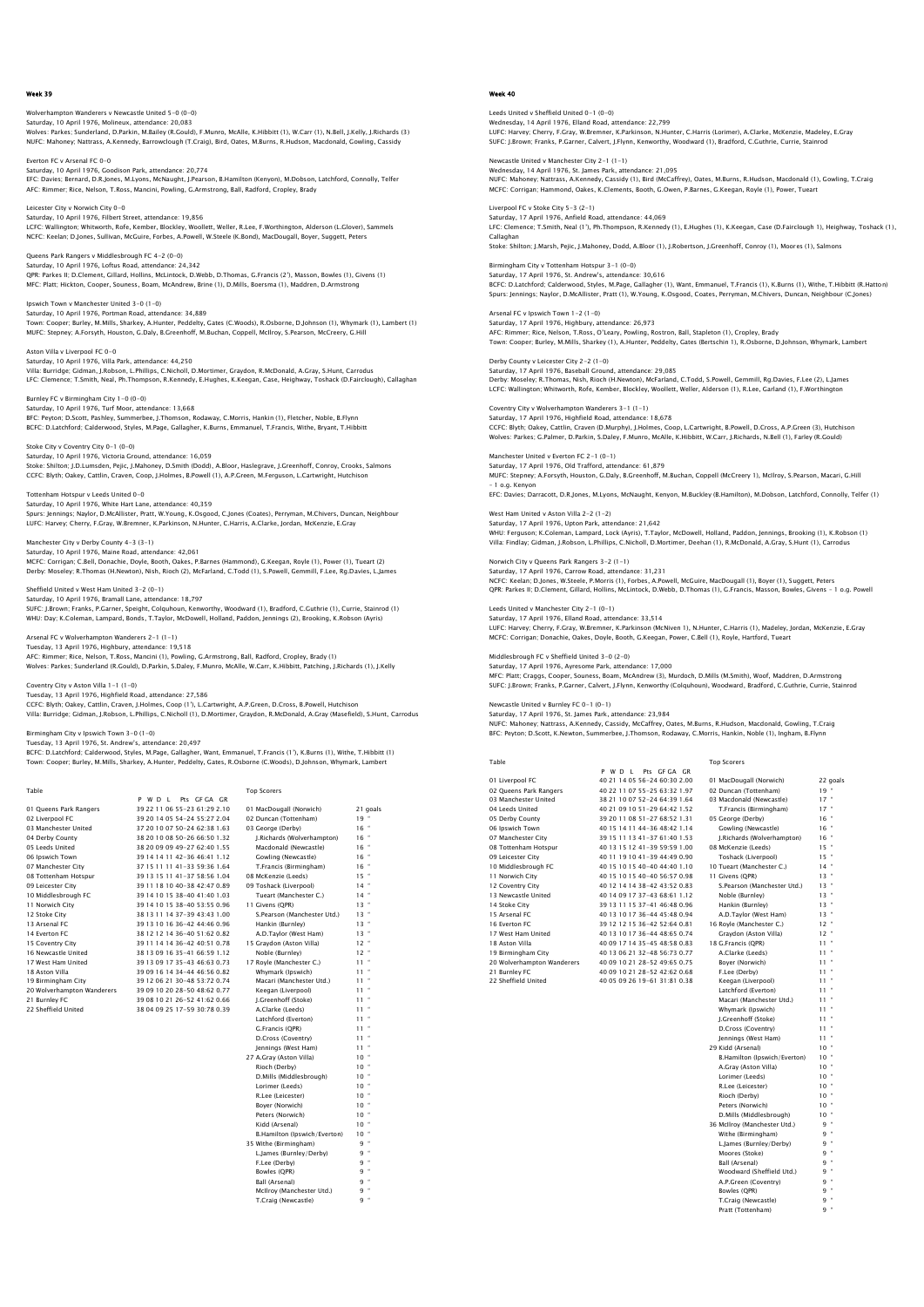## Everton FC v Middlesbrough FC 3-1 (2-1) Monday, 19 April 1976, Goodison Park, attendance: 18,204 EFC: Davies; Darracott, D.R.Jones, M.Lyons, Kenyon, A.King, B.Hamilton (J.Hurst), M.Dobson, Latchford (1), Connolly (1), J.Pearson (1) MFC: Platt; Craggs, Cooper, Souness, Boam, Maddren, Brine, Willey, Woof (1), McAndrew, D.Armstrong (M.Smith)

Aston Villa v Derby County 1–0 (0–0)<br>Monday, 19 April 1976, Villa Park, attendance: 39,241<br>Villa: Findlay; Gidman, J.Robson, L.Phillips, C.Nicholl, D.Mortimer, Graydon, R.McDonald (1), A.Gray, Deehan, Carrodus Derby: Moseley; R.Thomas, H.Newton, Rioch, McFarland, C.Todd, S.Powell, Gemmill, F.Lee, Macken (Rg.Davies), L.James

Stoke City v Birmingham City 1-0 (1-0) Monday, 19 April 1976, Victoria Ground, attendance: 19,918 Stoke: Shilton; J.Marsh, Pejic, J.Mahoney, Dodd, A.Bloor, Conroy, J.Greenhoff, Moores, Crooks (Haslegrave), Sheldon - 1 o.g. Gallaghei<br>BCFC: D.Latchford; Calderwood, Styles, M.Page, Gallagher, Want, Emmanuel, T.Francis, K.

Queens Park Rangers v Arsenal FC 2-1 (0-0)<br>Monday 19 April 1976, Loftus Poad, attendance: 30.362 کی د عدد سینمان و Monday, 19 April 1976, Loftus Road, atten QPR: Parkes II; D.Clement, Gillard, Hollins, McLintock (1), D.Webb, D.Thomas, G.Francis (1'), Masson, Bowles, Givens<br>AFC: Rimmer; Rice, Nelson, T.Ross, O'Leary, Powling, Kidd (1), Ball, Stapleton (G.Armstrong), Cropley, Br

Monday, 19 April 1976, Maine Road, attendance: 50,439 MCFC: Corrigan; Donachie, Oakes (Power), Doyle, Booth, G.Keegan, P.Barnes, C.Bell, Royle, Hartford, Tueart LFC: Clemence; T.Smith, Neal, Ph.Thompson, R.Kennedy, E.Hughes, K.Keegan, D.Fairclough (2), Heighway (1), Toshack, Callaghan

## Sheffield United v Newcastle United  $1-0(1-0)$ <br>Monday 19 April 1976, Bramall Lane, attendance: 18 906

Manchester City v Liverpool FC 0-3 (0-0)

Monday, 19 April 1976, Bramall Lane, attendance: 18,906<br>Monday, 19 April 1976, Bramall Lane, attendance: 18,906<br>SUFC: J.Brown; Franks (J.Flynn), P.Garner, Calvert, Colqu -<br>oun, Kenworthy, Woodward, Bradford, C.Guthrie (1), Currie. Stainrod NUFC: Jones; Nattrass, A.Kennedy, Cassidy, McCaffrey, Oates (D.McLean), M.Burns, R.Hudson, Macdonald, Gowling, T.Craig Burnley FC v Manchester United 0-1 (0-0)

Monday, 19 April 1976, Turf Moor, attendance: 27,411 BFC: Peyton; D.Scott, K.Newton, Noble, J.Thomson, Rodaway, C.Morris, B.Flynn, Hankin (Ingham), Fletcher, Summerbee MUFC: Stepney; A.Forsyth, Houston, G.Daly, B.Greenhoff, M.Buchan, McCreery, McIlroy, S.Pearson (T.Jackson), Macari (1), G.Hill

## Tottenham Hotspur v Coventry City 4-1 (2-0)

Monday, 19 April 1976, White Hart Lane, attendance: 21,107 rs Aprii 1976, white Hart Lane, attendance: 21,107<br>inings; Naylor, D.McAllister, Pratt (1), W.Young, K.Osgood (1), Coates, Perryman, M.Chivers (C.Jones), Duncan (1), Neighbour (1)

CCFC: Blyth; Oakey, Cattlin (D.Murphy 1), J.Holmes, Dugdale, Coop, B.Roberts, A.P.Green, D.Cross, B.Powell, Hutchison Ipswich Town v West Ham United 4-0 (2-0)

Monday, 19 April 1976, Portman Road, attendance: 28,217<br>Town: Cooper; Burley, M.Mills, Sharkey, A.Hunter, Peddelty (1), Talbot (1), R.Osborne, Bertschin (1), Whymark (1), Lambert<br>WHU: Day; Bonds, McGiven, Curbishley, T.Tay

Wolverhampton Wanderers v Norwich City 1-0 (1-0)

Monday, 19 April 1976, Molineux, attendance: 16,168<br>Wolves: Pierce; Sunderland, D.Parkin, Patching, G.Palmer, McAlle (S.Daley), W.Carr, K.Hibbitt, N.Bell, J.Richards (1), J.Kelly<br>NCFC: Keelan; M.Machin, P.Morris, McGuire,

## Leicester City v Leeds United 2-1 (0-0)

Tuesday, 20 April 1976, Filbert Street, attendance: 24,240 LCFC: Wallington; Whitworth, Rofe, Kember, Blockley, Woollett, Weller, R.Lee, F.Worthington (2), Alderson, Garland<br>LUFC: Harvey; Cherry, F.Gray, W.Bremner, Madeley, N.Hunter, C.Harris, Yorath, Jordan, McKenzie (1), E.Gray

### Derby County v Everton FC 1-3 (0-2)

Wednesday, 21 April 1976, Baseball Ground, attendance: 22,488<br>Derby: Moseley; R.Thomas (Rg.Davies), H.Newton, Rioch (1), McFarland, C.Todd, S.Powell, Gemmill, F.Lee, Hector, L.James<br>EFC: Davies: Darracott, D.R.Jones, M.Lyo

## Manchester United v Stoke City 0-1 (0-0)

Wednesday, 21 April 1976, Old Trafford, attendance: 53,879<br>MUFC: Stepney: A.Forsyth, Houston, G.Daly, B.Greenhoff, M.Buchan, T.Jackson (J.Nicholl), McIIroy, McCreery, Macari, G.Hill<br>Stoke: Shilton: J.D.Lumsden, Bowers, Dod

P W D L Pts GF GA GR

| Table | <b>Top Scorers</b> |
|-------|--------------------|

| 01 Liverpool FC            | 41 22 14 05 58-24 63:30 2.10    | 01 MacDougall (Norwich)       | 22 goals       |
|----------------------------|---------------------------------|-------------------------------|----------------|
| 02 Oueens Park Rangers     | 41 23 11 07 57-25 65:33 1.97    | 02 Duncan (Tottenham)         | $20$ $\degree$ |
| 03 Manchester United       | 40 22 10 08 54-26 65:40 1.63    | 03 I.Richards (Wolverhampton) | $17 -$         |
| 04 Leeds United            | 41 21 09 11 51 - 31 65:44 1.48  | Macdonald (Newcastle)         | $17 -$         |
| 05 Derby County            | 41 20 11 10 51 - 31 69:56 1.23  | T.Francis (Birmingham)        | $17 -$         |
| 06 Ipswich Town            | 41 16 14 11 46-36 52:42 1.24    | 06 George (Derby)             | $16$ $*$       |
| 07 Tottenham Hotspur       | 41 14 15 12 43-39 63:60 1.05    | McKenzie (Leeds)              | $16$ $*$       |
| 08 Leicester City          | 41 12 19 10 43-39 46:50 0.92    | Gowling (Newcastle)           | $16 -$         |
| 09 Manchester City         | 40 15 11 14 41 - 39 61 43 1.42  | 09 Toshack (Liverpool)        | $15 -$         |
| 10 Stoke City              | 41 15 11 15 41 - 41 48: 48 1.00 | 10 Tueart (Manchester C.)     | $14 -$         |
| 11 Middlesbrough FC        | 41 15 10 16 40-42 45:43 1.05    | 11 Givens (OPR)               | $13 -$         |
| 12 Norwich City            | 41 15 10 16 40-42 56:58 0.97    | Noble (Burnley)               | $13 -$         |
| 13 Everton FC              | 41 14 12 15 40-42 58:66 0.88    | Hankin (Burnley)              | $13 -$         |
| 14 Coventry City           | 41 12 14 15 38-44 44 56 0.79    | S.Pearson (Manchester Utd.)   | $13 -$         |
| 15 Newcastle United        | 41 14 09 18 37-45 68:62 1.10    | A.D.Taylor (West Ham)         | $13 -$         |
| 16 Aston Villa             | 41 10 17 14 37-45 49:58 0.85    | 16 Macari (Manchester Utd.)   | $12 -$         |
| 17 Arsenal FC              | 41 13 10 18 36-46 46:50 0.92    | G.Francis (OPR)               | $12 -$         |
| 18 West Ham United         | 41 13 10 18 36-46 48:69 0.70    | Rovle (Manchester C.)         | $12 -$         |
| 19 Birmingham City         | 41 13 06 22 32-50 56:74 0.76    | Latchford (Everton)           | $12 -$         |
| 20 Wolverhampton Wanderers | 41 10 10 21 30-52 50:65 0.77    | Gravdon (Aston Villa)         | $12 -$         |
| 21 Burnley FC              | 41 09 10 22 28-54 42:63 0.67    | Whymark (Ipswich)             | $12 -$         |
| 22 Sheffield United        | 41 06 09 26 21-61 32:81 0.40    | 22 Bover (Norwich)            | $11 -$         |
|                            |                                 | Keegan (Liverpool)            | $11 -$         |
|                            |                                 | F.Lee (Derby)                 | $11 -$         |

## Week 42

Manchester City v Arsenal FC 3-1 (1-1) Saturday, 24 April 1976, Maine Road, attendance: 31,003 MCFC: Corrigan; G.Keegan, Donachie, Doyle, Booth (2), Power (Tueart), P.Barnes, C.Bell, Royle, Hartford (1), G.Owen AFC: Rimmer; Rice, Nelson, T.Ross, Mancini, Powling, G.Armstrong (1), Ball, Stapleton, Cropley, Brady

Leicester City v Manchester United 2-1 (1-0) Saturday, 24 April 1976, Filbert Street, attendance: 31,053 LCFC: Wallington; Whitworth, Rofe, Kember, Blockley, Woollett, Weller, R.Lee (1), F.Worthington, Alderson, Garland (1) MUFC: Stepney; A.Forsyth, Houston (Albiston), J.Nicholl, B.Greenhoff, M.Buchan, T.Jackson, McCreery, Coyne (1), Macari, G.Hill

Norwich City v Stoke City 2-0 (0-0) Saturday, 24 April 1976, Carrow Road, attendance: 15,598 NCFC: Keelan; D.Jones, P.Morris, McGuire, Forbes, A.Powell, W.Steele, MacDougall (1), Boyer, Suggett (1), Peters Stoke: Shilton; J.D.Lumsden, Pejic, Dodd, D.Smith (Bowers), A.Bloor, Sheldon, J.Greenhoff, Conroy, Haslegrave, Salmons

Queens Park Rangers v Leeds United 2-0 (0-0)<br>Saturday, 24 April 1976, Loftus Road, attendance: 31,002 Saturday, 24 April 1976, Loftus Road, attendance: 31,002 QPR: Parkes II; D.Clement, Gillard, Hollins, McLintock, D.Webb, D.Thomas (1), G.Francis, Masson, Bowles (1), Givens<br>LUFC: Harvey; Reaney, F.Gray (Lorimer), W.Bremner, Madeley, N.Hunter, C.Harris, Cherry, Jordan, McKenzie,

Burnley FC v Coventry City 1-3 (1-0) Saturday, 24 April 1976, Turf Moor, attendance: 11,636 BFC: Peyton; D.Scott, K.Newton, Summerbee, J.Thomson, Rodaway, Ingham, Jakub, Noble, A.Morley, D.Parker (1) CCFC: Blyth; B.Roberts, Cattlin, J.Holmes, Dugdale, Coop, B.Powell, D.Murphy, D.Cross (3), A.P.Green, Hutchison

Saturday, 24 April 1976, Villa Park, attendance: 33,241 Villa: Findlay; Gidman, J.Robson, I.Ross, C.Nicholl, D.Mortimer, Graydon, R.McDonald, A.Gray, Deehan (1), Carrodus (1) MFC: Platt; Craggs, I.Bailey, Souness, Boam, Maddren, Brine, Hickton (1), Cooper, E.Coleman (Ramage), D.Armstrong Tottenham Hotspur v Newcastle United 0-3 (0-0)

Saturday, 24 April 1976, White Hart Lane, attendance: 30,049<br>Spurs: Jennings; Naylor, M.Stead, Pratt, W.Young, K.Osgood, Coates, Perryman, M.Chivers (C.Jones), Duncan, Neighbour<br>NUFC: Jones; Nattrass, A.Kennedy, Cassidy, M

## Everton FC v West Ham United 2-0 (2-0)<br>Estudou 24 April 1976, Coodicon Bark, attordance: 26 191

Aston Villa v Middlesbrough FC 2-1 (1-1)

Saturday, 24 April 1976, Goodison Park, attendance: 26,101<br>EFC: Lawson; Bernard (17), D.R.Jones, M.Lyons, McNaught, A.King, M.Buckley, M.Dobson, Latchford, Connolly, J.Pearson (1)<br>WHU: Day; K.Coleman, Lampard, Bonds, T.Tay

### Ipswich Town v Derby County 2-6 (2-3)

Saturday, 24 April 1976, Portman Road, attendance: 26,702 Town: Cooper; Burley, M.Mills, Sharkey, A.Hunter, Peddelty, R.Osborne (D.Johnson), Talbot, Bertschin, Whymark (1), Lambert (1)<br>Derby: Moseley; Webster, H.Newton, Rioch (2'), McFarland (Rq.Davies), C.Todd, S.Powell, Gemmill

## Wolverhampton Wanderers v Liverpool FC 1-3 (1-0)

Tuesday, 4 May 1976, Molineux, attendance: 48,900 Wolves: Pierce; Sunderland, G.Palmer, S.Daley, M.Bailey, D.Parkin, W.Carr, K.Hibbitt, Kindon (1), J.Richards, J.Kelly (R.Gould)<br>LFC: Clemence; T.Smith, Neal, Ph.Thompson, R.Kennedy (1), E.Hughes, K.Keegan (1), Case (D.Fair Callaghan

## Sheffield United v Birmingham City 1-1 (1-0) Tuesday, 4 May 1976, Bramall Lane, attendance: 28,782

SUFC: J.Brown; Goulding, P.Garner, Calvert, Colquhoun, Kenworthy, Woodward (1), Bradford, C.Guthrie, Currie, Stainrod<br>BCFC: D.Latchford; M.Paqe, Styles, Kendall, Gallaqher, Want, Emmanuel, T.Francis, K.Burns, Withe, T.Hibb

## Manchester United v Manchester City 2-0 (0-0)

Tuesday, 4 May 1976, Old Trafford, attendance: 59,528<br>MUFC: Stepney: A.Forsyth, Houston, G.Daly, Albiston, M.Buchan, Coppell, McIlroy (1), S.Pearson (McCreery), T.Jackson, G.Hill (1)<br>MCFC: Corrigan: K.Clements, Docherty, D

| <b>Table</b> |  |  |  |
|--------------|--|--|--|

|                            | Pts GEGA GR<br>P W D I       |                             |          |
|----------------------------|------------------------------|-----------------------------|----------|
| 01 Liverpool FC            | 42 23 14 05 60-24 66:31 2.13 | 01 MacDougall (Norwich)     | 23 goals |
| 02 Oueens Park Rangers     | 42 24 11 07 59-25 67:33 2.03 | 02 Duncan (Tottenham)       | $20 -$   |
| 03 Manchester United       | 42 23 10 09 56-28 68:42 1.62 | 03 Macdonald (Newcastle)    | $19 -$   |
| 04 Derby County            | 42 21 11 10 53-31 75:58 1.29 | 04 T.Francis (Birmingham)   | $17 -$   |
| 05 Leeds United            | 42 21 09 12 51-33 65:46 1.41 | J.Richards (Wolverhampton)  | $17 -$   |
| 06 Ipswich Town            | 42 16 14 12 46-38 54:48 1.13 | 06 Gowling (Newcastle)      | $16$ $*$ |
| 07 Leicester City          | 42 13 19 10 45-39 48:51 0.94 | Toshack (Liverpool)         | $16$ $*$ |
| 08 Manchester City         | 42 16 11 15 43-41 64:46 1.39 | McKenzie (Leeds)            | $16 -$   |
| 09 Tottenham Hotspur       | 42 14 15 13 43-41 63:63 1.00 | George (Derby)              | $16$ $*$ |
| 10 Norwich City            | 42 16 10 16 42-42 58:58 1.00 | 10 D.Cross (Coventry)       | $14 -$   |
| 11 Everton EC              | 42 15 12 15 42-42 60:66 0.91 | Tueart (Manchester C.)      | $14 -$   |
| 12 Stoke City              | 42 15 11 16 41-43 48:50 0.96 | 12 Whymark (Ipswich)        | $13 -$   |
| 13 Middlesbrough FC        | 42 15 10 17 40-44 46:45 1.02 | Givens (QPR)                | $13 -$   |
| 14 Coventry City           | 42 13 14 15 40-44 47:57 0.83 | S.Pearson (Manchester Utd.) | $13 -$   |
| 15 Newcastle United        | 42 15 09 18 39-45 71 62 1.15 | Rioch (Derby)               | $13 -$   |
| 16 Aston Villa             | 42 11 17 14 39-45 51 59 0.86 | Hankin (Burnley)            | $13 -$   |
| 17 Arsenal FC              | 42 13 10 19 36-48 47:53 0.89 | Noble (Burnley)             | $13 -$   |
| 18 West Ham United         | 42 13 10 19 36-48 48 71 0.68 | F.Lee (Derby)               | $13 -$   |
| 19 Birmingham City         | 42 13 07 22 33-51 57:75 0.76 | A.D.Tavlor (West Ham)       | $13 -$   |
| 20 Wolverhampton Wanderers | 42 10 10 22 30-54 51:68 0.75 | 20 Graydon (Aston Villa)    | $12 -$   |
| 21 Burnley FC              | 42 09 10 23 28-56 43:66 0.65 | Keegan (Liverpool)          | $12 -$   |
| 22 Sheffield United        | 42.06.10.26.22-62.33:82.0.40 | Macari (Manchester Litd.)   | $12 -$   |

Top Scorers

| 03 Manchester United       | 42 23 10 09 56-28 68:42 1.62 | 03 Macdonald (Newcastle)     | 19'             |
|----------------------------|------------------------------|------------------------------|-----------------|
| 04 Derby County            | 42 21 11 10 53-31 75:58 1.29 | 04 T.Francis (Birmingham)    | 17'             |
| 05 Leeds United            | 42 21 09 12 51-33 65:46 1.41 | J.Richards (Wolverhampton)   | 17'             |
| 06 Ipswich Town            | 42 16 14 12 46-38 54:48 1.13 | 06 Gowling (Newcastle)       | $16-1$          |
| 07 Leicester City          | 42 13 19 10 45-39 48:51 0.94 | Toshack (Liverpool)          | 16 <sup>1</sup> |
| 08 Manchester City         | 42 16 11 15 43-41 64:46 1.39 | McKenzie (Leeds)             | 16 <sup>1</sup> |
| 09 Tottenham Hotspur       | 42 14 15 13 43-41 63:63 1.00 | George (Derby)               | 16 <sup>1</sup> |
| 10 Norwich City            | 42 16 10 16 42-42 58:58 1.00 | 10 D.Cross (Coventry)        | 14              |
| 11 Everton FC              | 42 15 12 15 42-42 60:66 0.91 | Tueart (Manchester C.)       | 14              |
| 12 Stoke City              | 42 15 11 16 41-43 48:50 0.96 | 12 Whymark (Ipswich)         | 13'             |
| 13 Middlesbrough FC        | 42 15 10 17 40-44 46:45 1.02 | Givens (QPR)                 | 13'             |
| 14 Coventry City           | 42 13 14 15 40-44 47:57 0.83 | S.Pearson (Manchester Utd.)  | 13'             |
| 15 Newcastle United        | 42 15 09 18 39-45 71:62 1.15 | Rioch (Derby)                | 13'             |
| 16 Aston Villa             | 42 11 17 14 39-45 51:59 0.86 | Hankin (Burnley)             | 13 '            |
| 17 Arsenal FC              | 42 13 10 19 36-48 47:53 0.89 | Noble (Burnley)              | 13'             |
| 18 West Ham United         | 42 13 10 19 36-48 48:71 0.68 | F.Lee (Derby)                | 13'             |
| 19 Birmingham City         | 42 13 07 22 33-51 57:75 0.76 | A.D.Tavlor (West Ham)        | 13'             |
| 20 Wolverhampton Wanderers | 42 10 10 22 30-54 51:68 0.75 | 20 Gravdon (Aston Villa)     | 12 <sup>1</sup> |
| 21 Burnley FC              | 42 09 10 23 28-56 43:66 0.65 | Keegan (Liverpool)           | 12'             |
| 22 Sheffield United        | 42 06 10 26 22-62 33:82 0.40 | Macari (Manchester Utd.)     | 12 <sup>1</sup> |
|                            |                              | Royle (Manchester C.)        | 12 <sup>1</sup> |
|                            |                              | G.Francis (QPR)              | 12 <sup>1</sup> |
|                            |                              | Latchford (Everton)          | 12 <sup>1</sup> |
|                            |                              | 26 Kidd (Arsenal)            | 11 <sup>1</sup> |
|                            |                              | A.Clarke (Leeds)             | 11 <sup>1</sup> |
|                            |                              | J.Greenhoff (Stoke)          | 11 <sup>1</sup> |
|                            |                              | Boyer (Norwich)              | 11 <sup>1</sup> |
|                            |                              | R.Lee (Leicester)            | 11 <sup>1</sup> |
|                            |                              | Jennings (West Ham)          | 11 <sup>1</sup> |
|                            |                              | 32 McIlroy (Manchester Utd.) | 10 <sup>1</sup> |
|                            |                              | B.Hamilton (Ipswich/Everton) | 10 <sup>1</sup> |
|                            |                              | Pratt (Tottenham)            | 10 <sup>1</sup> |
|                            |                              | D.Mills (Middlesbrough)      | 10 <sup>1</sup> |
|                            |                              | Bowles (QPR)                 | 10 <sup>1</sup> |
|                            |                              | Lorimer (Leeds)              | 10 <sup>1</sup> |
|                            |                              | A.Gray (Aston Villa)         | 10 <sup>1</sup> |
|                            |                              | Peters (Norwich)             | 10 <sup>1</sup> |
|                            |                              | Woodward (Sheffield Utd.)    | 10 <sup>1</sup> |

 Keegan (Liverpool) 11 " F.Lee (Derby) 11 " A.Clarke (Leeds) 11 "<br>Kidd (Arsenal) 11 " Kidd (Arsenal) 11<br>
11 D.Cross (Coventry) 11<br>
11 G.Creenhoff (Stoke) 11<br>
11 | Rioch (Derby) 11<br>
10 | 10 | 30 D.Mills (Middlesbrough) 10 "<br>Pratt (Tottenham) 10 " Pratt (Tottenham) 10 " R.Lee (Leicester) 10 " B.Hamilton (Ipswich/Everton) 10 " Pratt (Lottennam)<br>
R.Lee (Leicester) 10<br>
B.Hamilton (Ipswich/Everton) 10<br>
Lorimer (Leeds) 10<br>
Peters (Norwich) 10<br>
10 Peters (Norwich) A.Gray (Aston Villa) 10 " 37 McIlroy (Manchester Utd.) 9 " Ball (Arsenal) 9 " L.James (Burnley/Derby) 9 " Moores (Stoke) .<br>T.Craig (Newcastle)<br>B.Hamilton (Ipswich/Everton) B.Hamilton (Ipswich/Everton) 9 " Bowles (QPR) 9 " Woodward (Sheffield Utd.) 9 " C.Guthrie (Sheffield Utd.) 9 " F.Worthington (Leicester) 9 " Withe (Birmingham) 9 " A.P.Green (Coventry) 9 "